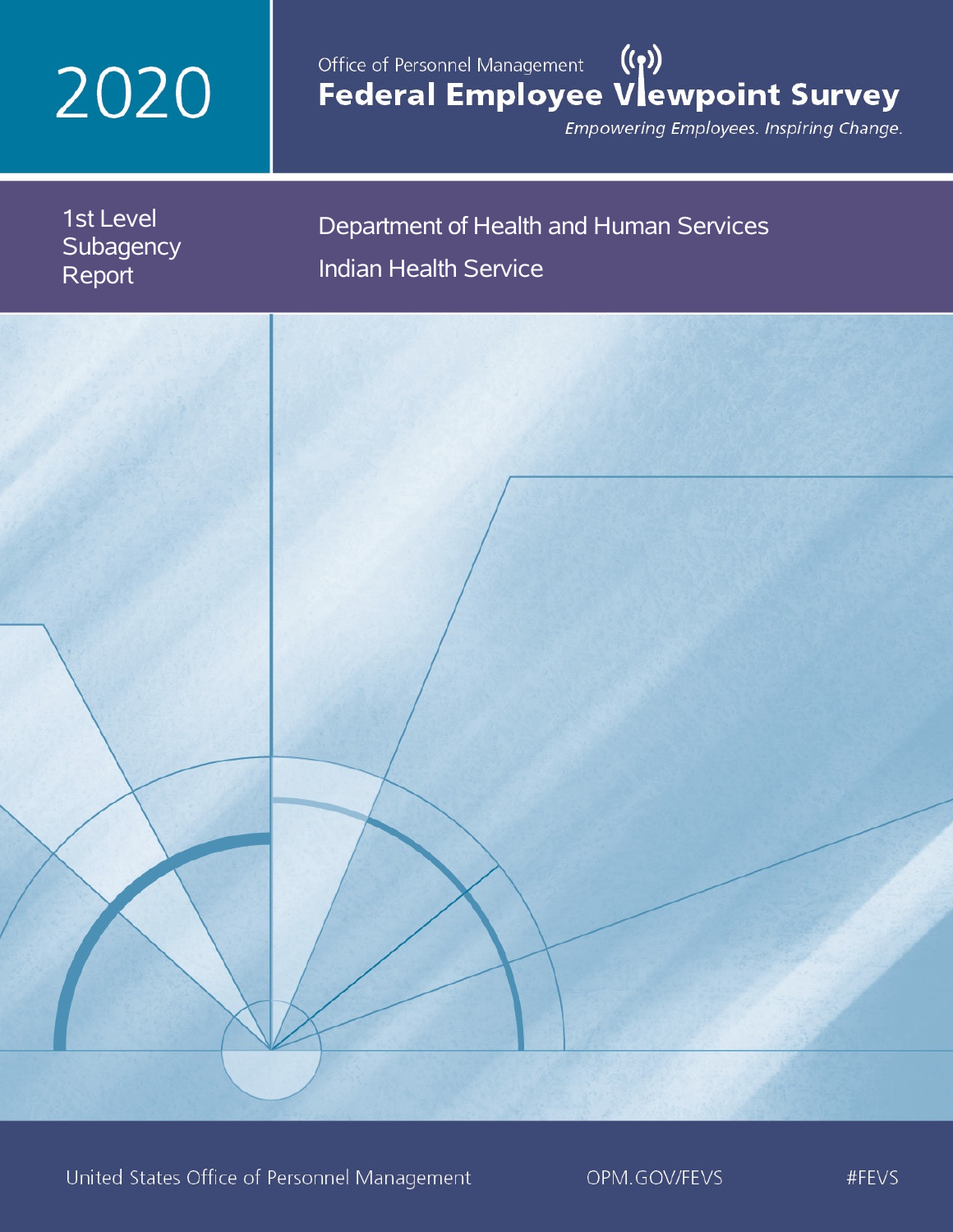# **Department of Health and Human Services Indian Health Service** *1st Level Subagency Report*

This 2020 OPM Federal Employee Viewpoint Survey Report provides summary results for the core FEVS, telework, work-life, and demographic items for your subagency, including comparisons to your department or agency.

#### **Response Summary**

| <b>Organizations</b>                    | <b>Surveys</b><br>Completed | Response<br>Rate |
|-----------------------------------------|-----------------------------|------------------|
| Governmentwide                          | 624.800                     | 44.3%            |
| Department of Health and Human Services | 50,393                      | 70.6%            |
| <b>Indian Health Service</b>            | 7.101                       | 54.7%            |

### **Top 10 Positive & Negative Items and Leading & Trailing Your Comparison Group**

These sections provide high level information on how your sub-agency is doing.

#### **Main Report Results**

The results include response percentages for each survey item. The definitions for the Positive, Neutral, and Negative response percentages vary in the following ways across the three primary response scales used in the survey:

Positive: *"Strongly Agree* and *Agree"* or *"Very Satisfied* and *Satisfied"* or *"Very Good* and *Good"* Neutral: *"Neither Agree nor Disagree"* or *"Neither Satisfied nor Dissatisfied"* or *"Fair"* Negative: *"Disagree* and *Strongly Disagree"* or *"Dissatisfied* and *Very Dissatisfied"* or *"Poor* and *Very Poor"*

Positive, Neutral, and Negative percentages are based on the total number of responses (N) that are in these three categories. The number of *Do Not Know (DNK), Choose Not to Participate, Not Available to me,* or *Unaware of Programs* responses, where applicable, is listed separately.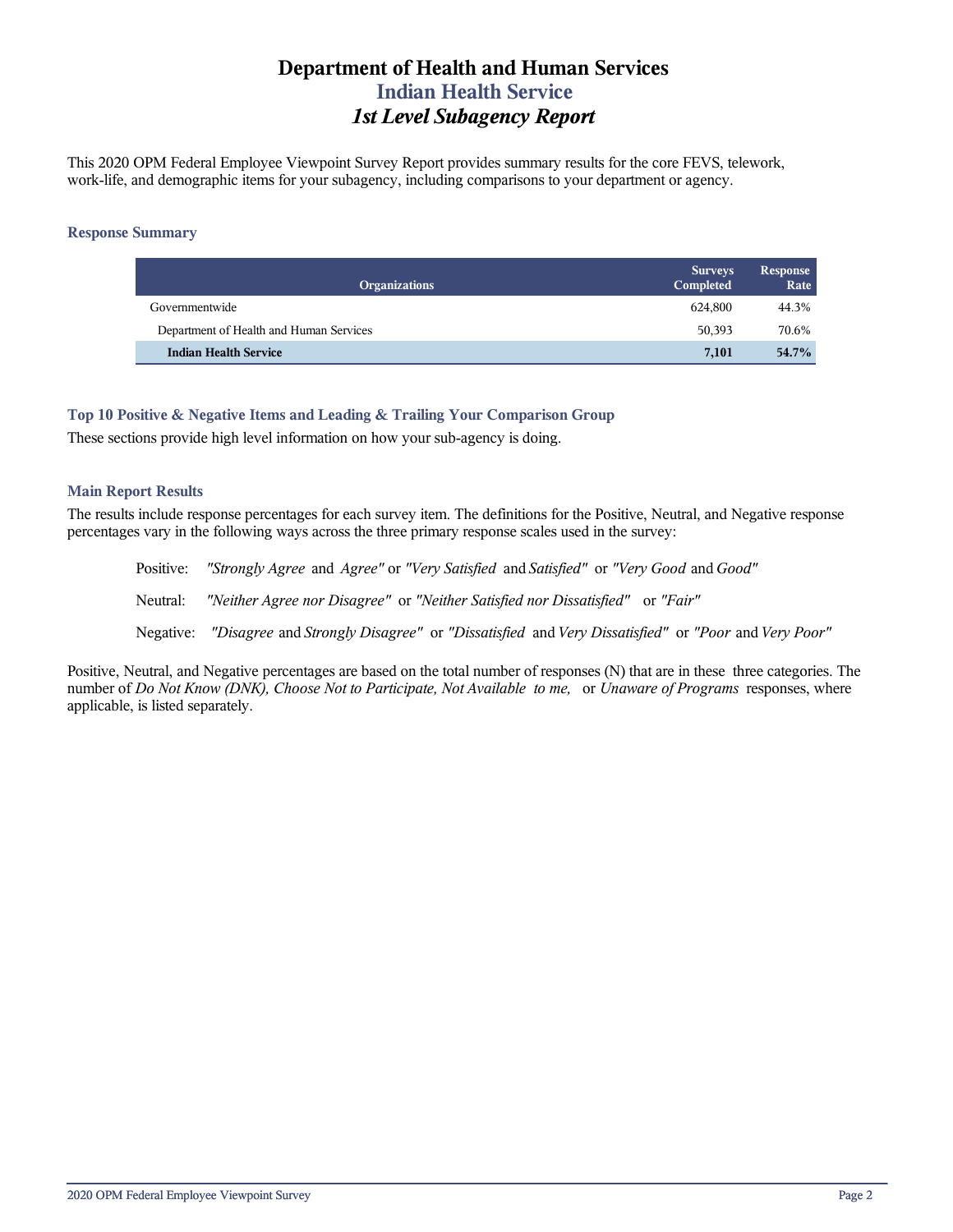## **Top 10 Positive & Negative Items**

The figures below highlight the top 10 positive and negative results from the survey to help you quickly identify the most positive and most negative aspects of the organizational environment (only items 1 to 10 and 12 to 38 are included). Use this snapshot as a quick reference or overview of your OPM FEVS results.

## *Highest Percent Positive*

| 86.5% | I know how my work relates to the agency's<br>goals. $(Q7)$                                                      |
|-------|------------------------------------------------------------------------------------------------------------------|
| 84.8% | I know what is expected of me on the job.<br>(Q4)                                                                |
| 74.5% | My work gives me a feeling of personal<br>accomplishment. (Q3)                                                   |
| 74.4% | My supervisor treats me with respect. $(Q23)$                                                                    |
| 73.9% | My work unit has the job-relevant<br>knowledge and skills necessary to<br>accomplish organizational goals. (Q13) |
| 71.7% | My supervisor supports my need to balance<br>work and other life issues. (Q19)                                   |
| 71.1% | Employees are protected from health and<br>safety hazards on the job. (Q15)                                      |
| 70.8% | The people I work with cooperate to get the<br>job done. (Q9)                                                    |
| 70.5% | Considering everything, how satisfied are<br>you with your job? (Q36)                                            |

70.4% My supervisor listens to what I have to say. (Q22)

## *Highest Percent Negative*

- 37.0% In my work unit, steps are taken to deal with a poor performer who cannot or will not improve. (Q10)
- 29.4% In my work unit, differences in performance are recognized in a meaningful way. (Q12)
- 28.1% In my organization, senior leaders generate high levels of motivation and commitment in the workforce. (Q26)
- 27.7% Employees are recognized for providing high quality products and services. (Q14)
- 27.3% Managers promote communication among different work units (for example, about projects, goals, needed resources). (Q29)
- 26.9% How satisfied are you with the recognition you receive for doing a good job? (Q35)
- 25.5% How satisfied are you with the information you receive from management on what's going on in your organization? (Q34)
- 25.0% I believe the results of this survey will be used to make my agency a better place to work. (Q18)
- 22.3% My organization's senior leaders maintain high standards of honesty and integrity. (Q27)
- 22.2% Managers communicate the goals of the organization. (Q28)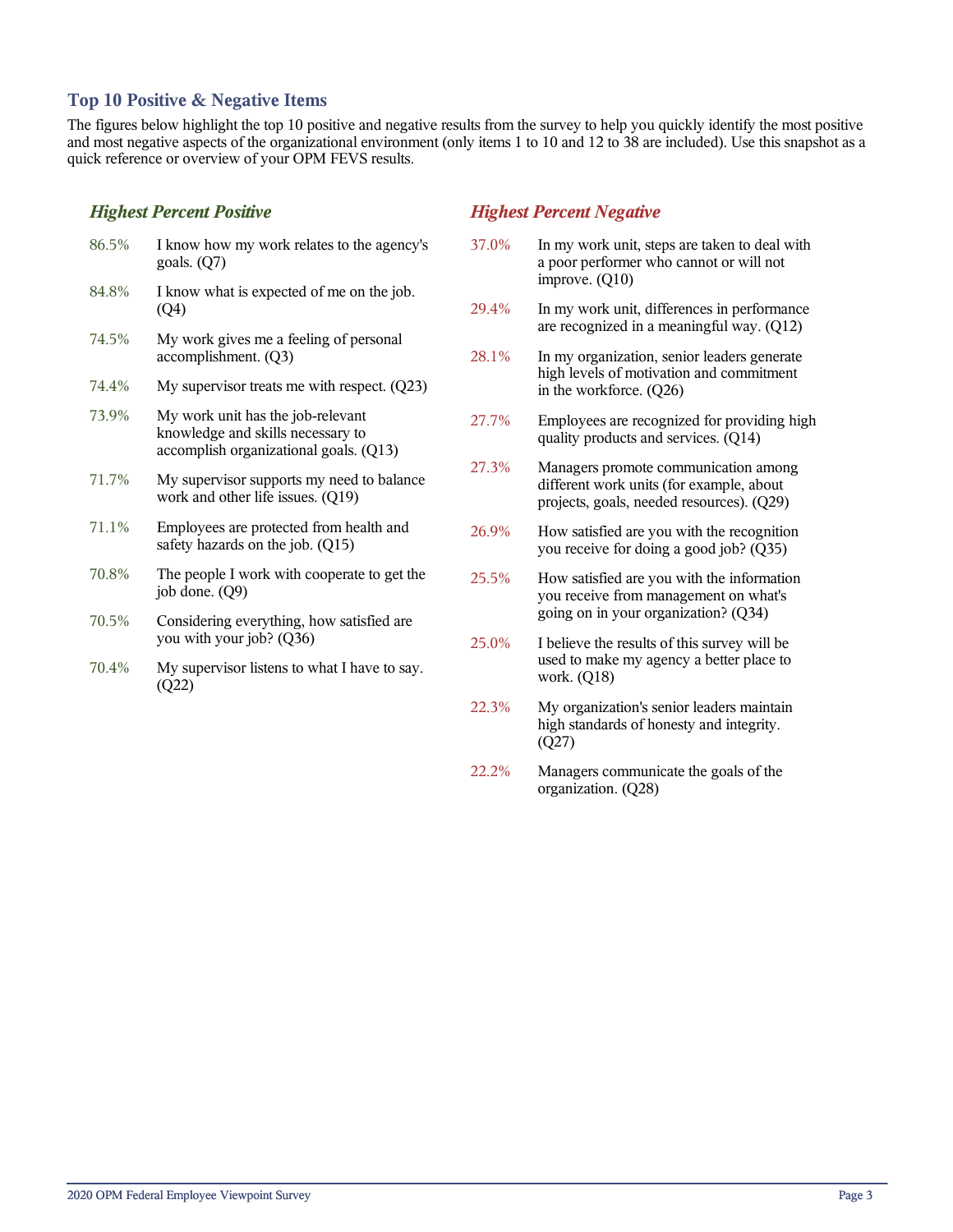## **Leading Your Comparison Group**

The figure below allows you to see where your subagency results are higher than your comparison group (Department of Health and Human Services) average (only items 1 to 10 and 12 to 38 are included). Only survey items with differences of 3 percentage points or more from your comparison group average are displayed. If your subagency has more than 10 items that are higher than the average, only the 10 items with the greatest differences are shown. An '\*' in % Positive Response represents a percentage less than 8.

*There are no items in this category*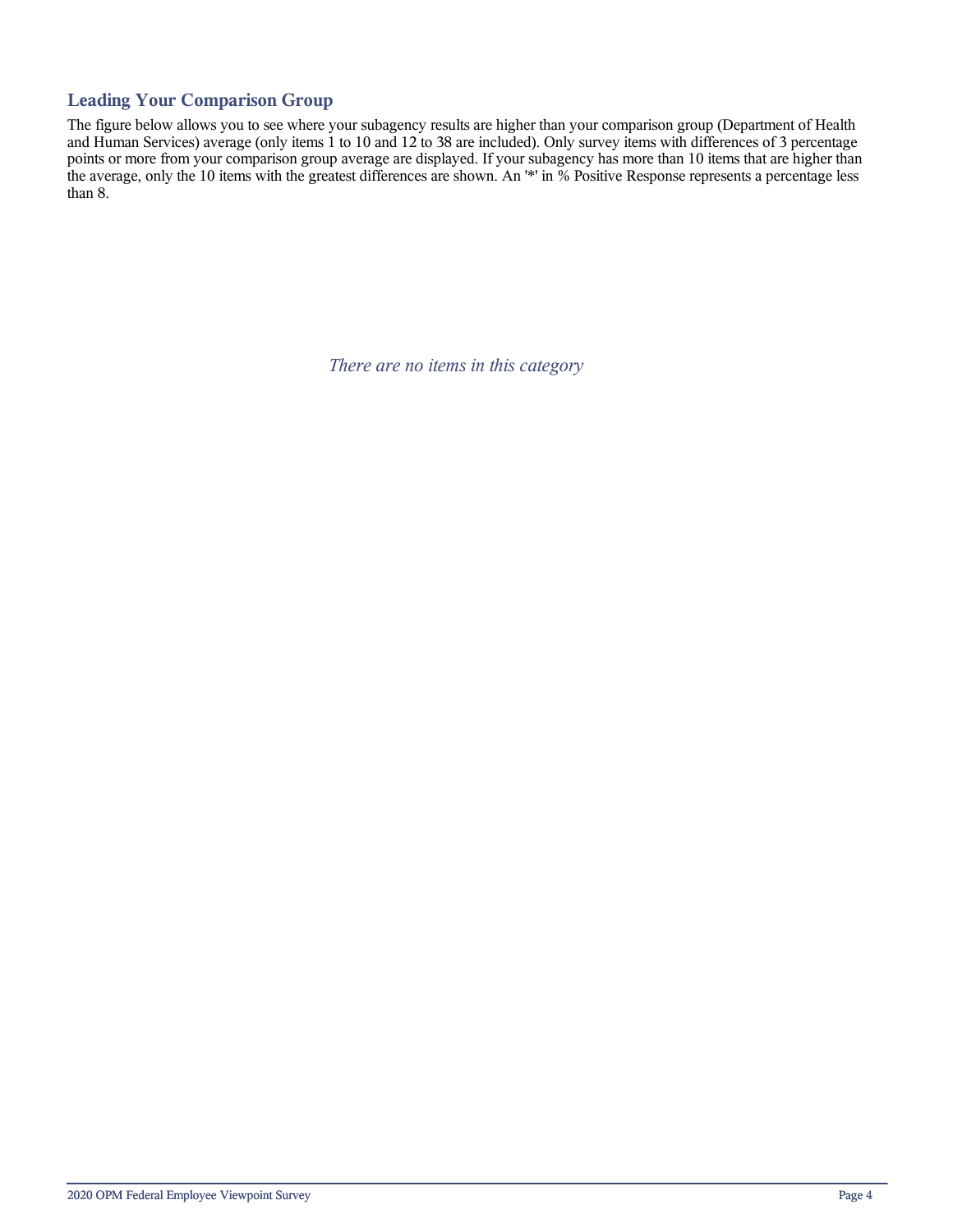## **Trailing Your Comparison Group**

The figure below allows you to see where your subagency results are lower than your comparison group (Department of Health and Human Services) average (only items 1 to 10 and 12 to 38 are included). Only survey items with differences of 3 percentage points or more from your comparison group average are displayed. If your subagency has more than 10 items that are lower than the average, only the 10 items with the greatest differences are shown. An '\*' in % Positive Response represents a percentage less than 8.



Indian Health Service

Department of Health and Human Services

| <b>Survey Item</b>                                                                                                          | % Positive Response | <b>Difference</b> |
|-----------------------------------------------------------------------------------------------------------------------------|---------------------|-------------------|
| Senior leaders demonstrate support for<br>Work-Life programs. (Q32)                                                         | 47.6%<br>72.8%      | $-25.2$           |
| Employees are recognized for providing high<br>quality products and services. (Q14)                                         | 48.3%<br>70.7%      | $-22.4$           |
| Managers communicate the goals of the<br>organization. (Q28)                                                                | 53.6%<br>72.9%      | $-19.3$           |
| How satisfied are you with the recognition<br>you receive for doing a good job? (Q35)                                       | 45.0%<br>64.3%      | $-19.3$           |
| Managers promote communication among<br>different work units. (Q29)                                                         | 47.2%<br>66.0%      | $-18.8$           |
| Overall, how good a job do you feel is<br>being done by the manager directly above<br>your immediate supervisor? (Q30)      | 53.6%<br>71.7%      | $-18.1$           |
| How satisfied are you with the information<br>you receive from management on what's<br>going on in your organization? (Q34) | 47.3%<br>64.3%      | $-17.0$           |
| Supervisors in my work unit support employee<br>development. (Q21)                                                          | 64.6%<br>80.9%      | $-16.3$           |
| My supervisor is committed to a workforce<br>representative of all segments of society. (Q20)                               | 65.6%<br>81.3%      | $-15.7$           |
| My organization's senior leaders maintain<br>high standards of honesty and integrity.<br>(Q27)                              | 49.6%<br>65.2%      | $-15.6$           |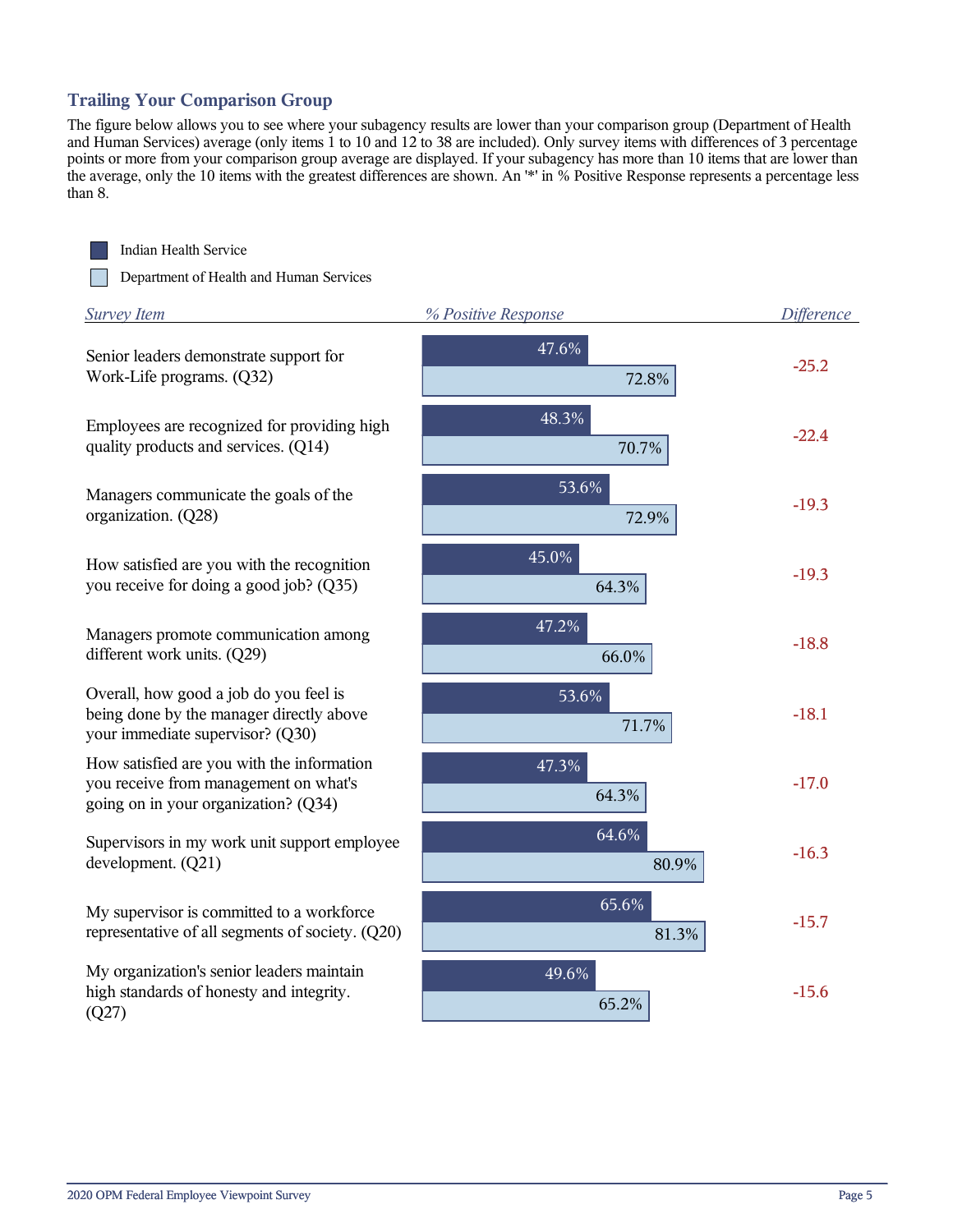# **My Work Experience**

#### *1. I am given a real opportunity to improve my skills in my organization.*

| <b>Organizations</b>                    |         | <b>Positive</b> | <b>Neutral</b> | <b>Negative</b> |
|-----------------------------------------|---------|-----------------|----------------|-----------------|
| Governmentwide                          | 619.947 | 69.9%           | 15.2%          | 14.8%           |
| Department of Health and Human Services | 50.112  | 75.8%           | 13.3%          | 10.9%           |
| <b>Indian Health Service</b>            | 7,053   | 64.3%           | 19.2%          | 16.5%           |

## *2. I feel encouraged to come up with new and better ways of doing things.*

| <b>Organizations</b>                    |         | <b>Positive</b> | <b>Neutral</b> | <b>Negative</b> |
|-----------------------------------------|---------|-----------------|----------------|-----------------|
| Governmentwide                          | 615.099 | 66.6%           | 15.9%          | 17.5%           |
| Department of Health and Human Services | 49.723  | 72.9%           | 14.0%          | 13.1%           |
| <b>Indian Health Service</b>            | 6,994   | 61.1%           | 19.8%          | 19.1%           |

## *3. My work gives me a feeling of personal accomplishment.*

| <b>Organizations</b>                    |         | <b>Positive</b> | <b>Neutral</b> | <b>Negative</b> |
|-----------------------------------------|---------|-----------------|----------------|-----------------|
| Governmentwide                          | 618.334 | 74.6%           | 13.7%          | 11.7%           |
| Department of Health and Human Services | 49,967  | 80.5%           | 11.4%          | 8.0%            |
| <b>Indian Health Service</b>            | 7.003   | 74.5%           | 14.9%          | $10.6\%$        |

#### *4. I know what is expected of me on the job.*

| <b>Organizations</b>                    |         | <b>Positive</b> | <b>Neutral</b> | Negative |
|-----------------------------------------|---------|-----------------|----------------|----------|
| Governmentwide                          | 621.862 | 83.5%           | 9.2%           | 7.3%     |
| Department of Health and Human Services | 50.138  | 86.0%           | 8.1%           | 5.9%     |
| <b>Indian Health Service</b>            | 7.057   | 84.8%           | $8.9\%$        | 6.3%     |

#### *5. My workload is reasonable.*

| <b>Organizations</b>                    |         | <b>Positive</b> | <b>Neutral</b> | <b>Negative</b> | <b>DNK</b><br>(N) |
|-----------------------------------------|---------|-----------------|----------------|-----------------|-------------------|
| Governmentwide                          | 619.493 | 66.7%           | 12.7%          | 20.6%           | 931               |
| Department of Health and Human Services | 50.052  | 67.6%           | 12.7%          | 19.7%           | 60                |
| <b>Indian Health Service</b>            | 7,048   | 66.4%           | 14.0%          | 19.6%           |                   |

#### *6. My talents are used well in the workplace.*

| <b>Organizations</b>                    |         | <b>Positive</b> | <b>Neutral</b> | <b>Negative</b> | <b>DNK</b><br>(N) |
|-----------------------------------------|---------|-----------------|----------------|-----------------|-------------------|
| Governmentwide                          | 611.287 | 65.9%           | 15.3%          | 18.8%           | 1,541             |
| Department of Health and Human Services | 49.454  | 70.5%           | 14.4%          | 15.1%           | 89                |
| <b>Indian Health Service</b>            | 6,969   | 68.9%           | $16.7\%$       | 14.4%           | 21                |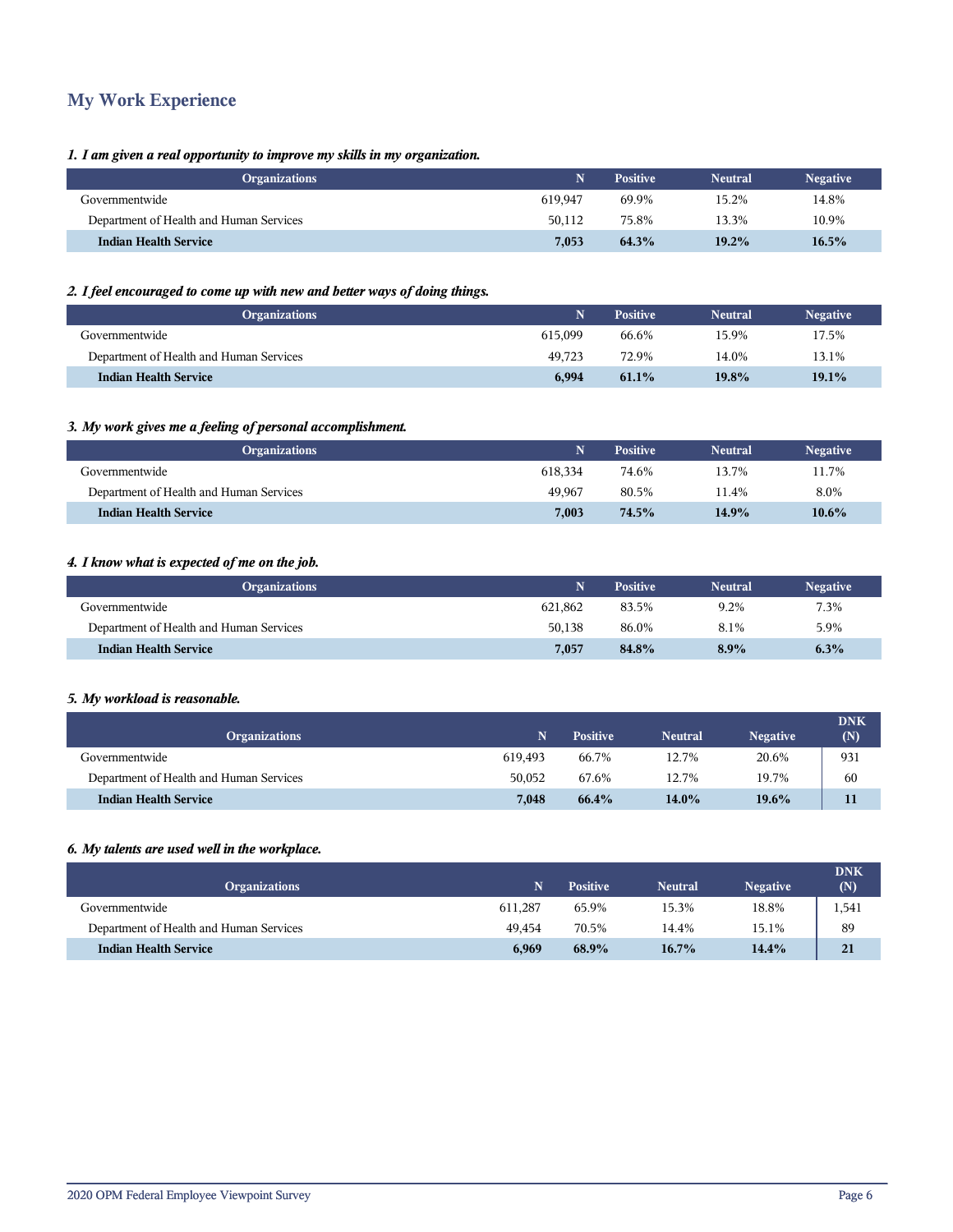# **My Work Experience (continued)**

#### *7. I know how my work relates to the agency's goals.*

| <b>Organizations</b>                    |         | <b>Positive</b> | <b>Neutral</b> | <b>Negative</b> | <b>DNK</b><br>(N) |
|-----------------------------------------|---------|-----------------|----------------|-----------------|-------------------|
| Governmentwide                          | 618.591 | 87.1%           | 7.9%           | 5.0%            | 1,479             |
| Department of Health and Human Services | 49.901  | 89.9%           | 6.7%           | 3.4%            | 102               |
| <b>Indian Health Service</b>            | 7,005   | 86.5%           | $9.9\%$        | 3.7%            | 25                |

## *8. I can disclose a suspected violation of any law, rule or regulation without fear of reprisal.*

| <b>Organizations</b>                    |         | Positive | Neutral | <b>Negative</b> | <b>DNK</b><br>(N) |
|-----------------------------------------|---------|----------|---------|-----------------|-------------------|
| Governmentwide                          | 604.744 | 68.5%    | 16.1%   | 15.4%           | 18,046            |
| Department of Health and Human Services | 48.101  | 67.7%    | 17.8%   | 14.5%           | 2,074             |
| <b>Indian Health Service</b>            | 6,953   | 59.3%    | 19.8%   | 20.9%           | 120               |

# **My Work Unit**

## *9. The people I work with cooperate to get the job done.*

| <b>Organizations</b>                    |         | <b>Positive</b> | <b>Neutral</b> | <b>Negative</b> |
|-----------------------------------------|---------|-----------------|----------------|-----------------|
| Governmentwide                          | 623.646 | 84.1%           | 8.5%           | 7.4%            |
| Department of Health and Human Services | 50.280  | 86.2%           | 7.7%           | 6.2%            |
| <b>Indian Health Service</b>            | 7,090   | 70.8%           | 15.3%          | $13.9\%$        |

#### *10. In my work unit, steps are taken to deal with a poor performer who cannot or will not improve.*

| <b>Organizations</b>                    | Ñ       | Positive | <b>Neutral</b> | <b>Negative</b> | <b>DNK</b><br>(N) |
|-----------------------------------------|---------|----------|----------------|-----------------|-------------------|
| Governmentwide                          | 540.222 | 42.3%    | 27.5%          | 30.2%           | 83,418            |
| Department of Health and Human Services | 42.095  | 46.8%    | 28.8%          | 24.4%           | 8,163             |
| <b>Indian Health Service</b>            | 6.636   | $35.6\%$ | 27.4%          | 37.0%           | 455               |

#### *11. In my work unit poor performers usually:*

| <b>Organizations</b>                    |         | Remain<br>In Work<br><b>Unit And</b><br>Improve<br>N Over Time | Remain<br>In Work<br><b>Unit And</b><br><b>Continue</b><br>To<br>Under-<br>Perform | Leave<br><b>Work Unit-</b><br><b>Removed</b><br><sub>or</sub><br><b>Transferred</b> | Leave<br>Work<br>Unit-<br>Quit | No Poor<br>Performers In<br><b>Work Unit</b> | Do Not<br><b>Know</b><br>(N) |
|-----------------------------------------|---------|----------------------------------------------------------------|------------------------------------------------------------------------------------|-------------------------------------------------------------------------------------|--------------------------------|----------------------------------------------|------------------------------|
| Governmentwide                          | 479,951 | 18.6%                                                          | 49.3%                                                                              | 9.3%                                                                                | 2.0%                           | 20.8%                                        | 143,690                      |
| Department of Health and Human Services | 37,049  | 21.2%                                                          | 41.6%                                                                              | 9.7%                                                                                | 2.6%                           | 24.8%                                        | 13,199                       |
| <b>Indian Health Service</b>            | 5,697   | 19.8%                                                          | 57.0%                                                                              | $5.9\%$                                                                             | 2.7%                           | 14.5%                                        | 1,393                        |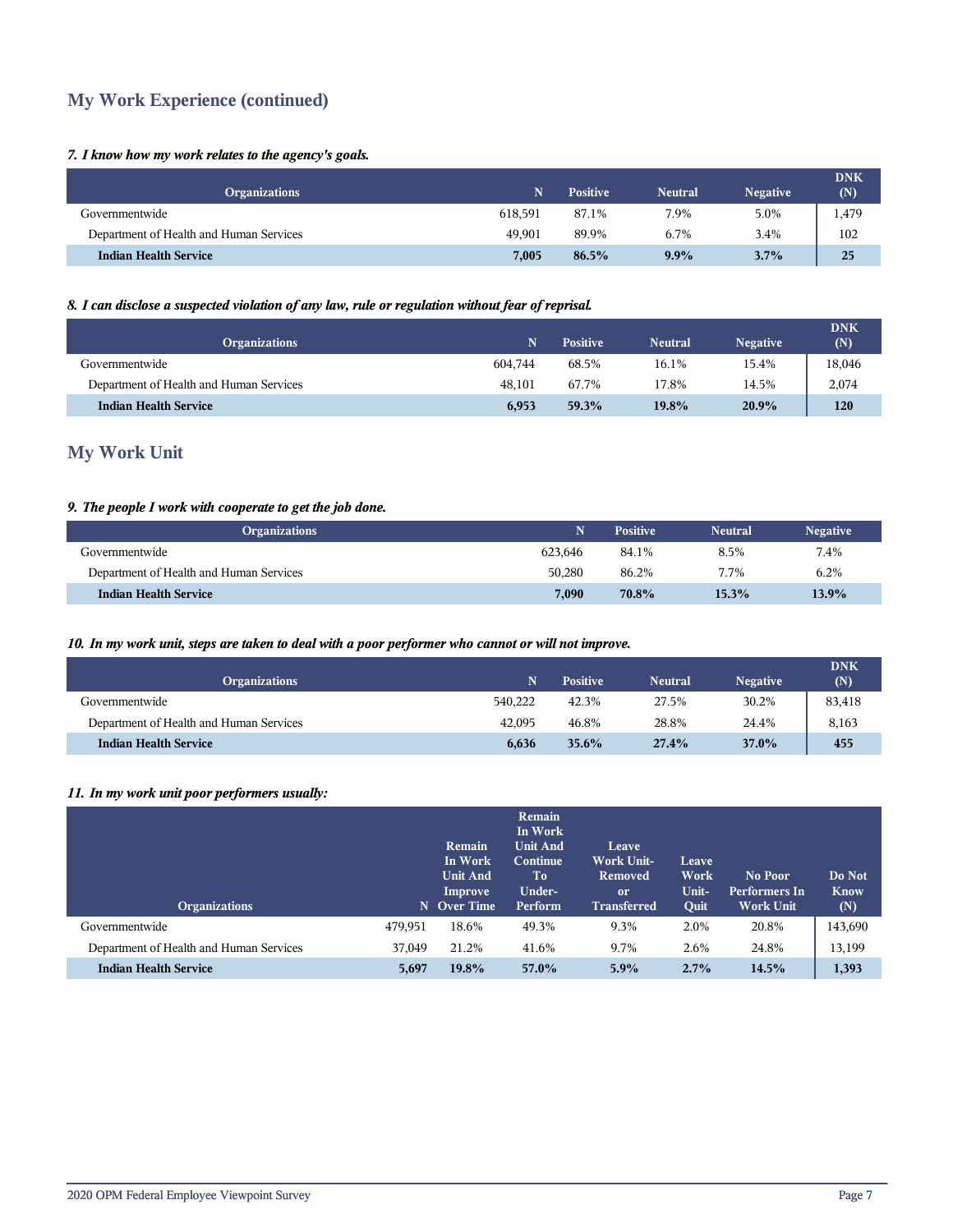# **My Work Unit (continued)**

### *12. In my work unit, differences in performance are recognized in a meaningful way.*

| <b>Organizations</b>                    |         | <b>Positive</b> | <b>Neutral</b> | <b>Negative</b> | <b>DNK</b><br>(N) |
|-----------------------------------------|---------|-----------------|----------------|-----------------|-------------------|
| Governmentwide                          | 574.692 | 50.9%           | 25.0%          | 24.1%           | 48,809            |
| Department of Health and Human Services | 45.977  | 57.1%           | 23.3%          | 19.6%           | 4,281             |
| <b>Indian Health Service</b>            | 6.810   | 42.8%           | 27.8%          | 29.4%           | 277               |

#### *13. My work unit has the job-relevant knowledge and skills necessary to accomplish organizational goals.*

| <b>Organizations</b>                    |         | <b>Positive</b> | <b>Neutral</b> | <b>Negative</b> | <b>DNK</b><br>(N) |
|-----------------------------------------|---------|-----------------|----------------|-----------------|-------------------|
| Governmentwide                          | 618.137 | 81.9%           | 10.5%          | 7.6%            | 5,585             |
| Department of Health and Human Services | 49.869  | 85.0%           | 9.1%           | 5.9%            | 414               |
| <b>Indian Health Service</b>            | 7,025   | 73.9%           | 16.8%          | $9.4\%$         | 60                |

## **My Agency**

## *14. Employees are recognized for providing high quality products and services.*

| <b>Organizations</b>                    |         | <b>Positive</b> | <b>Neutral</b> | <b>Negative</b> | <b>DNK</b><br>(N) |
|-----------------------------------------|---------|-----------------|----------------|-----------------|-------------------|
| Governmentwide                          | 614.057 | 64.3%           | 17.0%          | 18.8%           | 7,882             |
| Department of Health and Human Services | 49.602  | 70.7%           | 15.0%          | 14.3%           | 579               |
| <b>Indian Health Service</b>            | 6,996   | 48.3%           | 24.0%          | 27.7%           | 70                |

## *15. Employees are protected from health and safety hazards on the job.*

| <b>Organizations</b>                    |         | <b>Positive</b> | <b>Neutral</b> | <b>Negative</b> | <b>DNK</b><br>(N) |
|-----------------------------------------|---------|-----------------|----------------|-----------------|-------------------|
| Governmentwide                          | 615.590 | 77.3%           | 11.3%          | 11.4%           | 6,144             |
| Department of Health and Human Services | 49.331  | 84.3%           | 9.4%           | 6.3%            | 795               |
| <b>Indian Health Service</b>            | 7,031   | 71.1%           | 15.2%          | 13.7%           | 35                |

## *16. My agency is successful at accomplishing its mission.*

| <b>Organizations</b>                    |         | <b>Positive</b> | <b>Neutral</b> | <b>Negative</b> | <b>DNK</b><br>(N) |
|-----------------------------------------|---------|-----------------|----------------|-----------------|-------------------|
| Governmentwide                          | 614.969 | 81.4%           | 12.5%          | 6.1%            | 7,377             |
| Department of Health and Human Services | 49.679  | 82.8%           | 11.8%          | 5.5%            | 527               |
| <b>Indian Health Service</b>            | 7,008   | 67.9%           | 22.4%          | $9.7\%$         | 63                |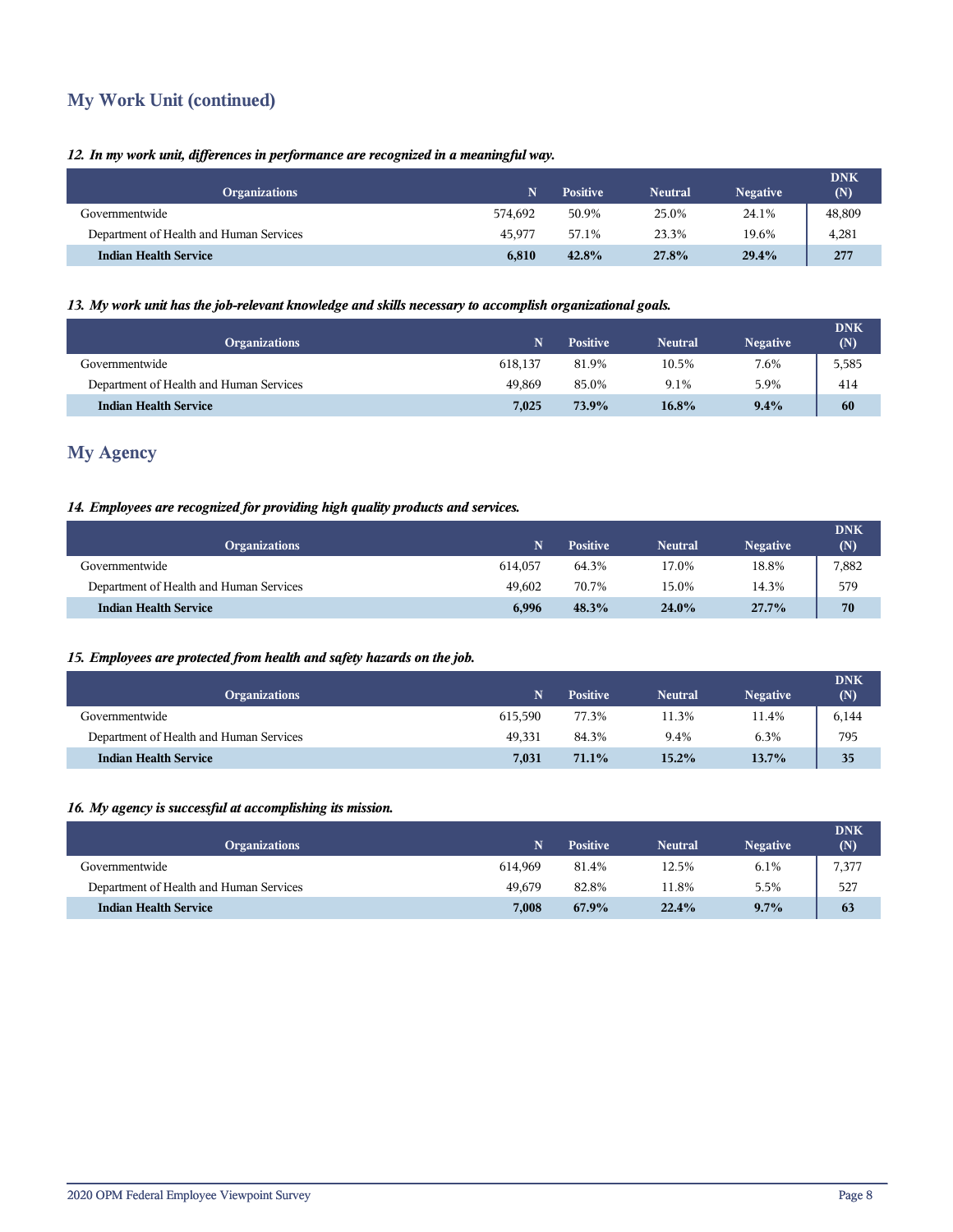# **My Agency (continued)**

#### *17. I recommend my organization as a good place to work.*

| <b>Organizations</b>                    |         | <b>Positive</b> | <b>Neutral</b> | <b>Negative</b> |
|-----------------------------------------|---------|-----------------|----------------|-----------------|
| Governmentwide                          | 623.730 | 70.7%           | 17.2%          | 12.1%           |
| Department of Health and Human Services | 50,290  | 77.2%           | 14.4%          | 8.4%            |
| <b>Indian Health Service</b>            | 7.092   | 64.9%           | 22.7%          | 12.4%           |

## *18. I believe the results of this survey will be used to make my agency a better place to work.*

| <b>Organizations</b>                    |         | <b>Positive</b> | <b>Neutral</b> | <b>Negative</b> | <b>DNK</b><br>(N) |
|-----------------------------------------|---------|-----------------|----------------|-----------------|-------------------|
| Governmentwide                          | 580,828 | 42.9%           | 28.2%          | 28.8%           | 43,177            |
| Department of Health and Human Services | 47.203  | 56.9%           | 24.4%          | 18.7%           | 3,099             |
| <b>Indian Health Service</b>            | 6.644   | 47.1%           | 27.9%          | $25.0\%$        | 445               |

## **My Supervisor**

### *19. My supervisor supports my need to balance work and other life issues.*

| <b>Organizations</b>                    |         | <b>Positive</b> | <b>Neutral</b> | <b>Negative</b> | <b>DNK</b><br>(N) |
|-----------------------------------------|---------|-----------------|----------------|-----------------|-------------------|
| Governmentwide                          | 620.352 | 84.8%           | 8.1%           | 7.1%            | 3,002             |
| Department of Health and Human Services | 50.065  | 86.5%           | 7.1%           | 6.4%            | 214               |
| <b>Indian Health Service</b>            | 7,047   | 71.7%           | 13.9%          | 14.4%           | 37                |

#### *20. My supervisor is committed to a workforce representative of all segments of society.*

| <b>Organizations</b>                    | Ñ       | <b>Positive</b> | <b>Neutral</b> | <b>Negative</b> | <b>DNK</b><br>(N) |
|-----------------------------------------|---------|-----------------|----------------|-----------------|-------------------|
| Governmentwide                          | 590.535 | 78.9%           | 14.7%          | 6.4%            | 32,108            |
| Department of Health and Human Services | 47.884  | 81.3%           | 12.6%          | 6.1%            | 2,300             |
| <b>Indian Health Service</b>            | 6,820   | 65.6%           | 21.3%          | $13.1\%$        | 246               |

## *21. Supervisors in my work unit support employee development.*

| <b>Organizations</b>                    |         | <b>Positive</b> | <b>Neutral</b> | <b>Negative</b> | <b>DNK</b><br>(N) |
|-----------------------------------------|---------|-----------------|----------------|-----------------|-------------------|
| Governmentwide                          | 616.623 | 77.8%           | 12.5%          | 9.7%            | 6,265             |
| Department of Health and Human Services | 49.785  | 80.9%           | 10.8%          | 8.3%            | 437               |
| <b>Indian Health Service</b>            | 7,011   | 64.6%           | 18.9%          | 16.5%           | 68                |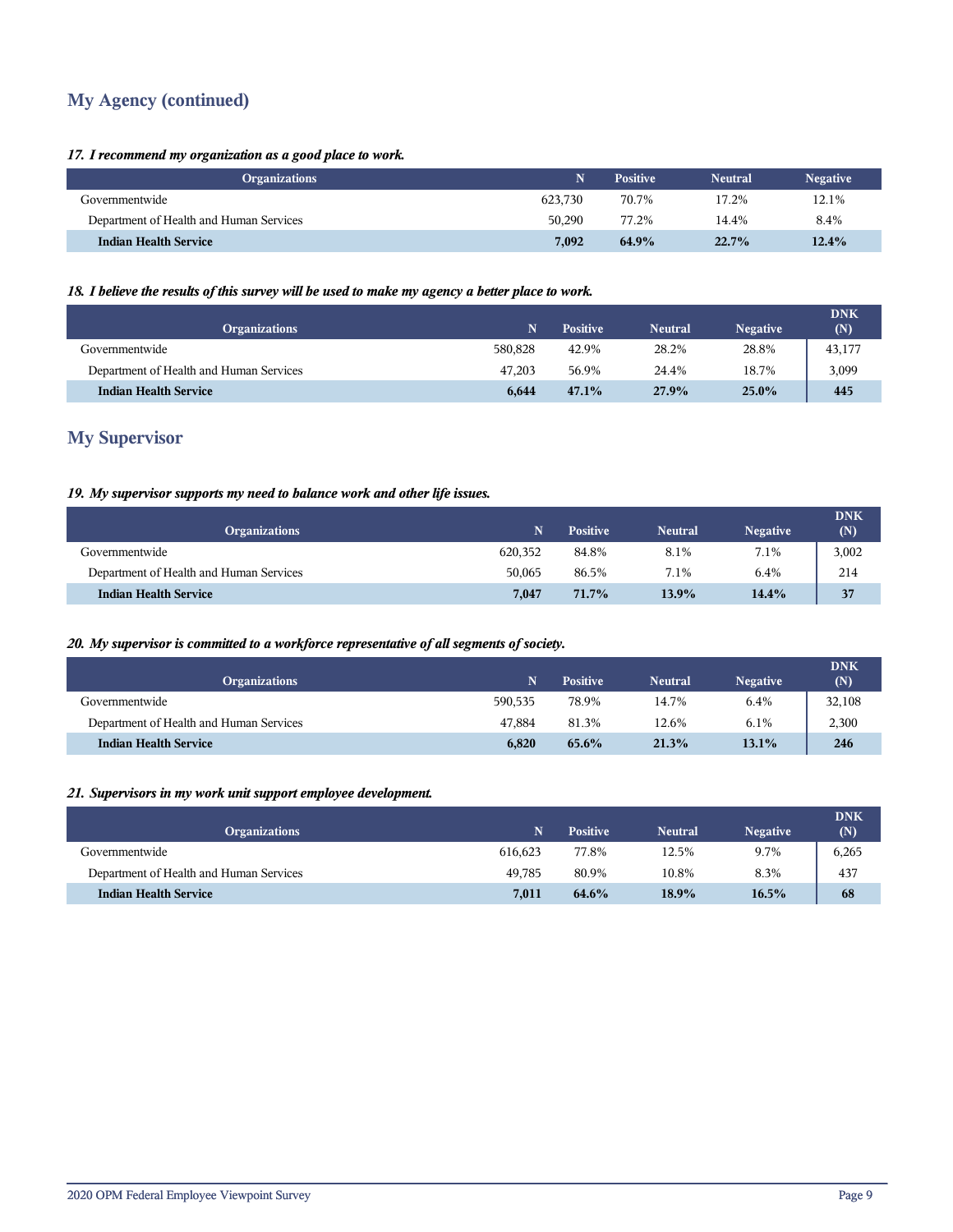# **My Supervisor (continued)**

#### *22. My supervisor listens to what I have to say.*

| <b>Organizations</b>                    |         | <b>Positive</b> | <b>Neutral</b> | <b>Negative</b> |
|-----------------------------------------|---------|-----------------|----------------|-----------------|
| Governmentwide                          | 621.769 | 82.7%           | 9.1%           | 8.1%            |
| Department of Health and Human Services | 50.108  | 83.9%           | 8.7%           | 7.4%            |
| <b>Indian Health Service</b>            | 7.057   | 70.4%           | $15.7\%$       | 14.0%           |

#### *23. My supervisor treats me with respect.*

| <b>Organizations</b>                    |         | <b>Positive</b> | <b>Neutral</b> | Negative |
|-----------------------------------------|---------|-----------------|----------------|----------|
| Governmentwide                          | 621.647 | 86.5%           | 7.6%           | 5.9%     |
| Department of Health and Human Services | 50.095  | 86.5%           | 7.6%           | 5.9%     |
| <b>Indian Health Service</b>            | 7.062   | 74.4%           | $14.7\%$       | 11.0%    |

## *24. I have trust and confidence in my supervisor.*

| <b>Organizations</b>                    |         | <b>Positive</b> | <b>Neutral</b> | <b>Negative</b> |
|-----------------------------------------|---------|-----------------|----------------|-----------------|
| Governmentwide                          | 621.453 | 76.0%           | 12.6%          | 11.3%           |
| Department of Health and Human Services | 50.055  | 78.0%           | 11.9%          | 10.1%           |
| <b>Indian Health Service</b>            | 7.056   | 64.1%           | 18.3%          | $17.6\%$        |

#### *25. Overall, how good a job do you feel is being done by your immediate supervisor?*

| <b>Organizations</b>                    |         | <b>Positive</b> | <b>Neutral</b> | <b>Negative</b> |
|-----------------------------------------|---------|-----------------|----------------|-----------------|
| Governmentwide                          | 623.361 | 78.1%           | 14.0%          | 7.8%            |
| Department of Health and Human Services | 50,237  | 80.5%           | 12.5%          | 7.0%            |
| <b>Indian Health Service</b>            | 7,089   | 64.9%           | $20.2\%$       | 14.8%           |

## **Leadership**

## *26. In my organization, senior leaders generate high levels of motivation and commitment in the workforce.*

| <b>Organizations</b>                    |         | Positive | <b>Neutral</b> | <b>Negative</b> | <b>DNK</b><br>(N) |
|-----------------------------------------|---------|----------|----------------|-----------------|-------------------|
| Governmentwide                          | 610.089 | 50.7%    | 23.6%          | 25.7%           | 10,495            |
| Department of Health and Human Services | 49.369  | 59.7%    | 21.3%          | 19.1%           | 763               |
| <b>Indian Health Service</b>            | 6,960   | 44.4%    | 27.5%          | 28.1%           | 99                |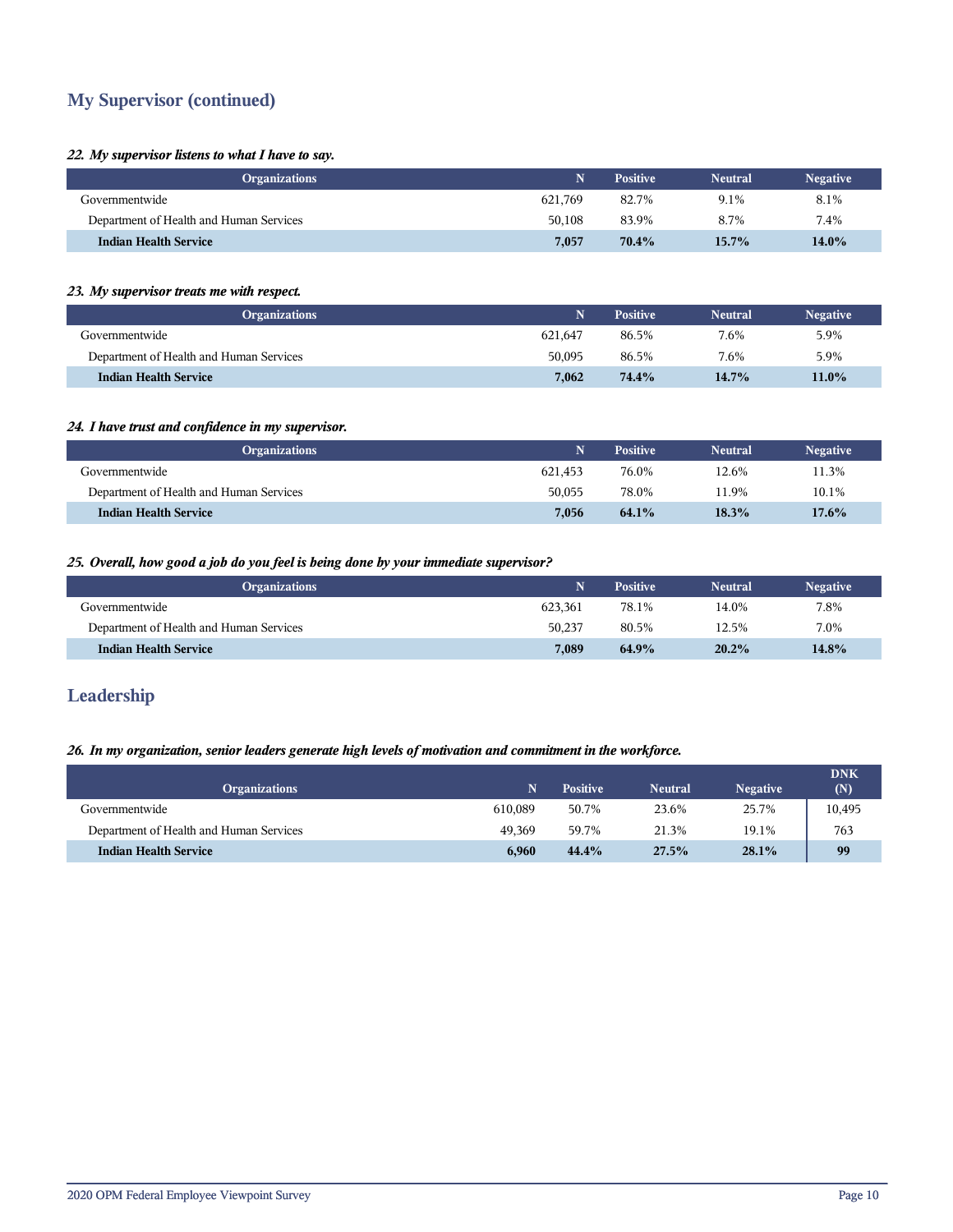# **Leadership (continued)**

*27. My organization's senior leaders maintain high standards of honesty and integrity.*

| <b>Organizations</b>                    |         | <b>Positive</b> | <b>Neutral</b> | <b>Negative</b> | <b>DNK</b><br>(N) |
|-----------------------------------------|---------|-----------------|----------------|-----------------|-------------------|
| Governmentwide                          | 589.211 | 61.0%           | 21.5%          | 17.5%           | 28,542            |
| Department of Health and Human Services | 47.938  | 65.2%           | 20.2%          | 14.6%           | ,988              |
| <b>Indian Health Service</b>            | 6.819   | $49.6\%$        | $28.2\%$       | 22.3%           | 218               |

#### *28. Managers communicate the goals of the organization.*

| <b>Organizations</b>                    |         | <b>Positive</b> | <b>Neutral</b> | <b>Negative</b> | <b>DNK</b><br>(N) |
|-----------------------------------------|---------|-----------------|----------------|-----------------|-------------------|
| Governmentwide                          | 613.083 | 67.6%           | 17.3%          | 15.1%           | 5,087             |
| Department of Health and Human Services | 49.536  | 72.9%           | 15.5%          | 11.6%           | 405               |
| <b>Indian Health Service</b>            | 6,925   | 53.6%           | 24.1%          | 22.2%           | 92                |

#### *29. Managers promote communication among different work units (for example, about projects, goals, needed resources).*

| <b>Organizations</b>                    |         | <b>Positive</b> | <b>Neutral</b> | <b>Negative</b> | <b>DNK</b><br>(N) |
|-----------------------------------------|---------|-----------------|----------------|-----------------|-------------------|
| Governmentwide                          | 608.353 | 60.1%           | 19.8%          | 20.1%           | 11,890            |
| Department of Health and Human Services | 49.156  | 66.0%           | 18.0%          | 16.1%           | 904               |
| <b>Indian Health Service</b>            | 6,932   | 47.2%           | 25.5%          | 27.3%           | 115               |

#### *30. Overall, how good a job do you feel is being done by the manager directly above your immediate supervisor?*

| <b>Organizations</b>                    |         | <b>Positive</b> | <b>Neutral</b> | <b>Negative</b> | <b>DNK</b><br>(N) |
|-----------------------------------------|---------|-----------------|----------------|-----------------|-------------------|
| Governmentwide                          | 584.531 | 66.8%           | 20.0%          | 13.2%           | 34,681            |
| Department of Health and Human Services | 47.547  | 71.7%           | 18.0%          | 10.2%           | 2,522             |
| <b>Indian Health Service</b>            | 6,597   | 53.6%           | 27.2%          | 19.2%           | 450               |

## *31. I have a high level of respect for my organization's senior leaders.*

| <b>Organizations</b>                    | N.      | <b>Positive</b> | <b>Neutral</b> | <b>Negative</b> | <b>DNK</b><br>(N) |
|-----------------------------------------|---------|-----------------|----------------|-----------------|-------------------|
| Governmentwide                          | 610.973 | 61.8%           | 21.2%          | 17.0%           | 8,107             |
| Department of Health and Human Services | 49.475  | 68.2%           | 18.6%          | 13.1%           | 582               |
| <b>Indian Health Service</b>            | 6,898   | $57.5\%$        | 24.9%          | $17.6\%$        | 145               |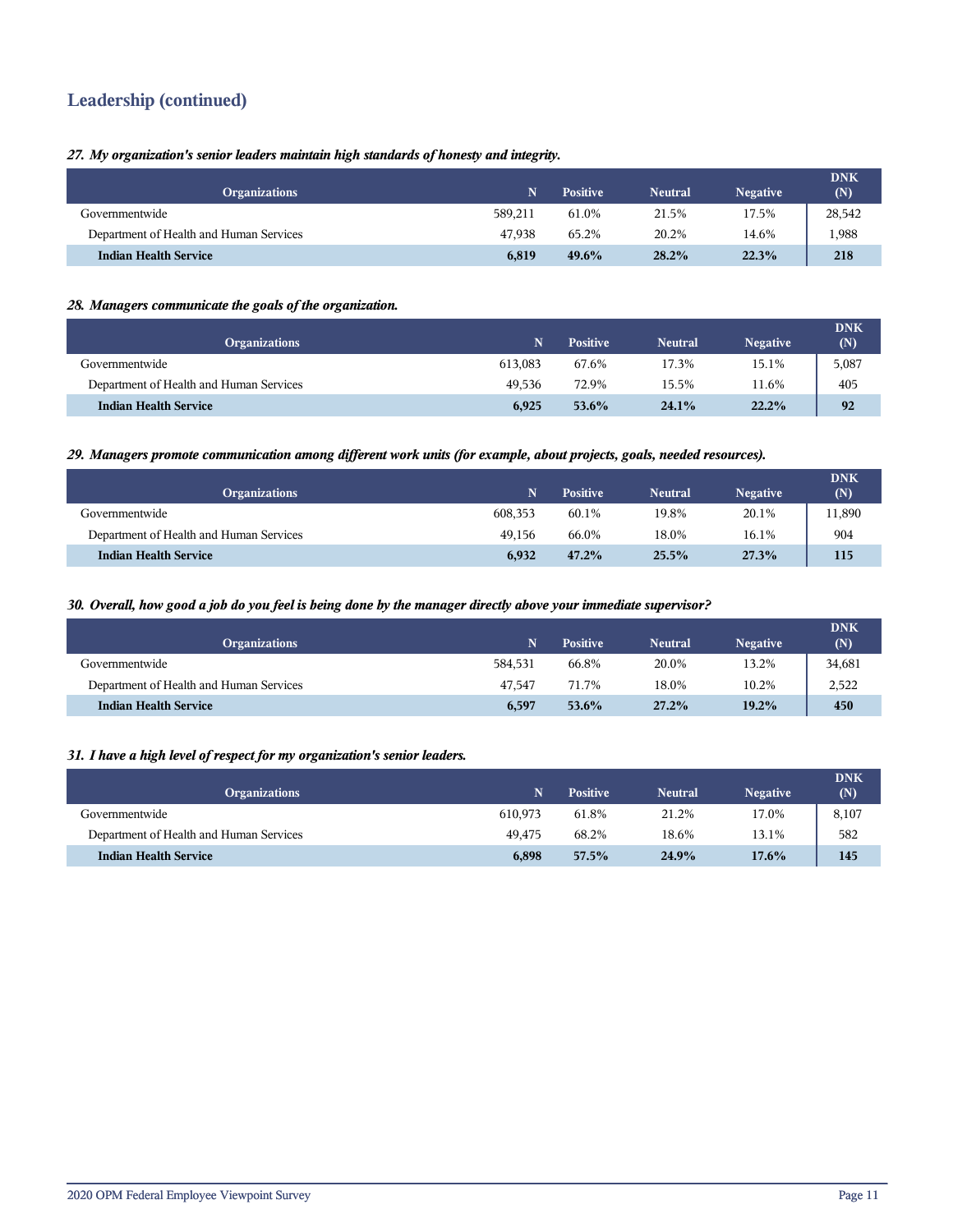# **Leadership (continued)**

## *32. Senior leaders demonstrate support for Work-Life programs.*

| <b>Organizations</b>                    |         | <b>Positive</b> | <b>Neutral</b> | <b>Negative</b> | <b>DNK</b><br>(N) |
|-----------------------------------------|---------|-----------------|----------------|-----------------|-------------------|
| Governmentwide                          | 574.976 | 64.2%           | 22.0%          | 13.8%           | 43,872            |
| Department of Health and Human Services | 47.236  | 72.8%           | 17.8%          | 9.4%            | 2,809             |
| <b>Indian Health Service</b>            | 6.300   | 47.6%           | 33.3%          | 19.1%           | 735               |

## **My Satisfaction**

#### *33. How satisfied are you with your involvement in decisions that affect your work?*

| <b>Organizations</b>                    |         | <b>Positive</b> | <b>Neutral</b> | <b>Negative</b> |
|-----------------------------------------|---------|-----------------|----------------|-----------------|
| Governmentwide                          | 615.320 | 57.9%           | 21.8%          | 20.2%           |
| Department of Health and Human Services | 49.876  | 63.1%           | 20.5%          | 16.4%           |
| <b>Indian Health Service</b>            | 7.004   | 52.5%           | 27.3%          | 20.3%           |

#### *34. How satisfied are you with the information you receive from management on what's going on in your organization?*

| <b>Organizations</b>                    |         | <b>Positive</b> | <b>Neutral</b> | <b>Negative</b> |
|-----------------------------------------|---------|-----------------|----------------|-----------------|
| Governmentwide                          | 613.053 | 57.8%           | 20.6%          | 21.6%           |
| Department of Health and Human Services | 49.702  | 64.3%           | 19.4%          | 16.3%           |
| <b>Indian Health Service</b>            | 6,978   | 47.3%           | 27.3%          | 25.5%           |

#### *35. How satisfied are you with the recognition you receive for doing a good job?*

| <b>Organizations</b>                    |         | <b>Positive</b> | <b>Neutral</b> | <b>Negative</b> |
|-----------------------------------------|---------|-----------------|----------------|-----------------|
| Governmentwide                          | 612.519 | 58.7%           | 21.0%          | 20.2%           |
| Department of Health and Human Services | 49.713  | 64.3%           | 19.5%          | 16.1%           |
| <b>Indian Health Service</b>            | 6.971   | 45.0%           | 28.1%          | 26.9%           |

## *36. Considering everything, how satisfied are you with your job?*

| <b>Organizations</b>                    |         | <b>Positive</b> | <b>Neutral</b> | <b>Negative</b> |
|-----------------------------------------|---------|-----------------|----------------|-----------------|
| Governmentwide                          | 611.647 | 71.6%           | 15.4%          | 13.0%           |
| Department of Health and Human Services | 49.653  | 76.6%           | 13.9%          | 9.5%            |
| <b>Indian Health Service</b>            | 6,962   | $70.5\%$        | 18.5%          | $11.0\%$        |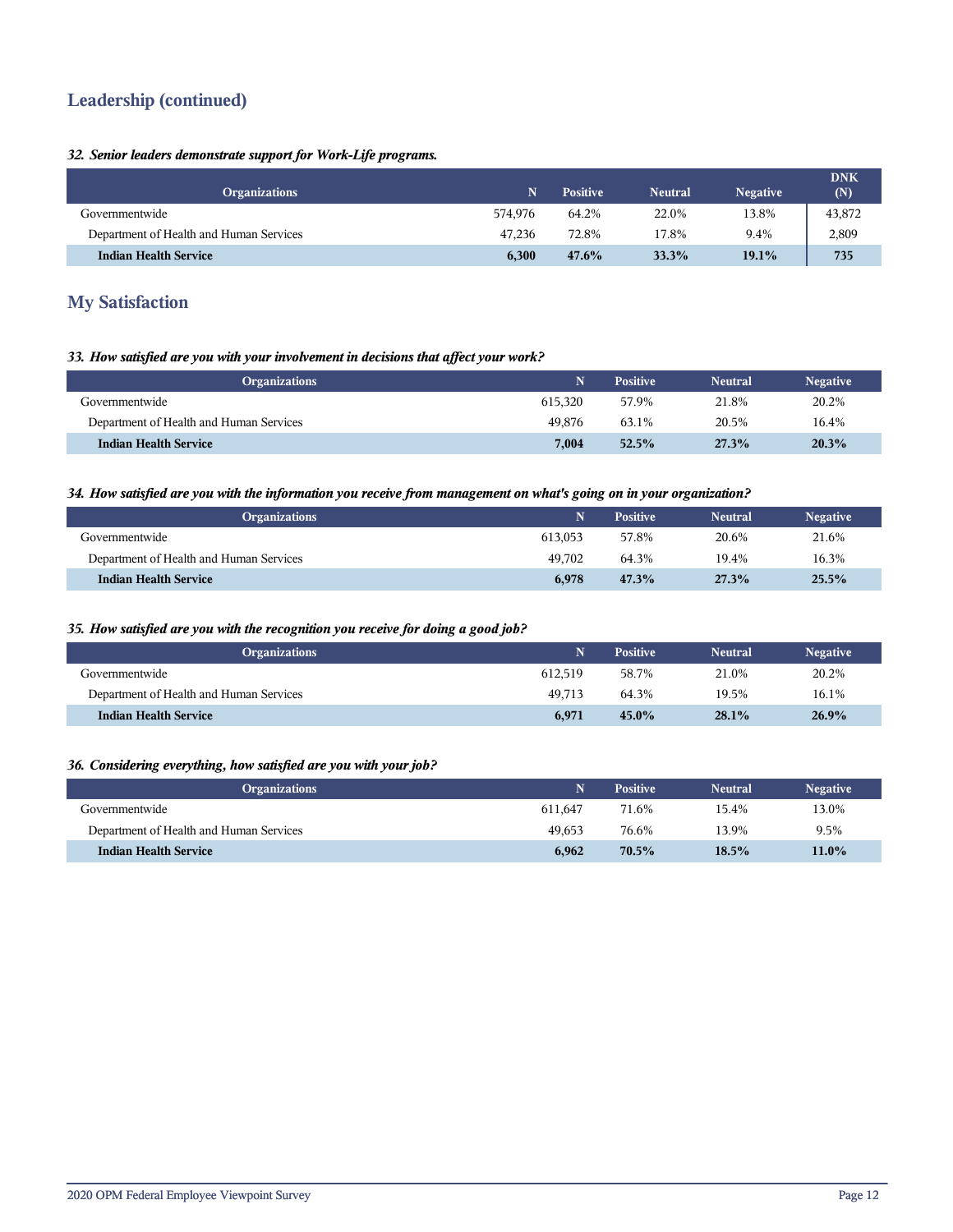# **My Satisfaction (continued)**

#### *37. Considering everything, how satisfied are you with your pay?*

|         | <b>Positive</b> | <b>Neutral</b> | <b>Negative</b> |
|---------|-----------------|----------------|-----------------|
| 614.373 | 67.0%           | 15.0%          | 18.0%           |
| 49.813  | 69.8%           | 15.1%          | 15.1%           |
| 6,968   | 63.9%           | 18.5%          | $17.6\%$        |
|         |                 |                |                 |

## *38. Considering everything, how satisfied are you with your organization?*

| <b>Organizations</b>                    |         | <b>Positive</b> | <b>Neutral</b> | <b>Negative</b> |
|-----------------------------------------|---------|-----------------|----------------|-----------------|
| Governmentwide                          | 615.661 | 65.6%           | 18.9%          | 15.5%           |
| Department of Health and Human Services | 49.886  | 72.6%           | 16.7%          | 10.7%           |
| <b>Indian Health Service</b>            | 7,008   | 60.4%           | 24.9%          | 14.7%           |

## **Telework**

## *40A. Please select the response that BEST describes your teleworking schedule (1) BEFORE the COVID-19 pandemic.*

|                                         |         | <b>Telework</b>             |                          |                      |                                        |                          |  |
|-----------------------------------------|---------|-----------------------------|--------------------------|----------------------|----------------------------------------|--------------------------|--|
| <b>Organizations</b>                    | 'N.     | Every<br>Work<br><b>Day</b> | 3-4 Days<br>Per:<br>Week | 1-2 Days<br>Per Week | Only $1-2$<br>Days Per<br><b>Month</b> | <b>Very Infrequently</b> |  |
| Governmentwide                          | 606.230 | $3.2\%$                     | 5.3%                     | 15.5%                | 5.0%                                   | 12.8%                    |  |
| Department of Health and Human Services | 49.449  | 4.8%                        | 8.8%                     | 37.4%                | 5.7%                                   | 11.6%                    |  |
| <b>Indian Health Service</b>            | 6,817   | $3.2\%$                     | $1.2\%$                  | 2.5%                 | $0.5\%$                                | $3.1\%$                  |  |

## *40A. Please select the response that BEST describes your teleworking schedule (1) BEFORE the COVID-19 pandemic. (continued)*

|                                         |         | Do Not Telework                                |                                   |                                    |                                         |  |  |
|-----------------------------------------|---------|------------------------------------------------|-----------------------------------|------------------------------------|-----------------------------------------|--|--|
| <b>Organizations</b>                    | N       | <b>Must Be</b><br>Physically<br><b>Present</b> | <b>Technical</b><br><b>Issues</b> | <b>Not Approved</b><br>to Telework | <b>Choose Not to</b><br><b>Telework</b> |  |  |
| Governmentwide                          | 606,230 | 23.7%                                          | 3.4%                              | 19.1%                              | 11.8%                                   |  |  |
| Department of Health and Human Services | 49.449  | 13.1%                                          | 1.7%                              | 7.6%                               | 9.3%                                    |  |  |
| <b>Indian Health Service</b>            | 6,817   | 48.8%                                          | 5.8%                              | $22.0\%$                           | $12.9\%$                                |  |  |

#### *40B. Please select the response that BEST describes your teleworking schedule (2) DURING the PEAK of the pandemic.*

|                                         |         |                            | <b>Telework</b>            |                            |                                        |                          |  |  |
|-----------------------------------------|---------|----------------------------|----------------------------|----------------------------|----------------------------------------|--------------------------|--|--|
| <b>Organizations</b>                    |         | <b>Every</b><br>N Work Day | $3-4$ Days<br>Per.<br>Week | $1-2$ Days<br>Per.<br>Week | Only $1-2$<br>Days Per<br><b>Month</b> | <b>Very Infrequently</b> |  |  |
| Governmentwide                          | 608.111 | 59.0%                      | 9.5%                       | 5.2%                       | 1.0%                                   | 3.3%                     |  |  |
| Department of Health and Human Services | 49.362  | 75.3%                      | 4.8%                       | 2.5%                       | 0.5%                                   | 1.7%                     |  |  |
| <b>Indian Health Service</b>            | 6,855   | 18.3%                      | 4.8%                       | 3.3%                       | $1.0\%$                                | $4.0\%$                  |  |  |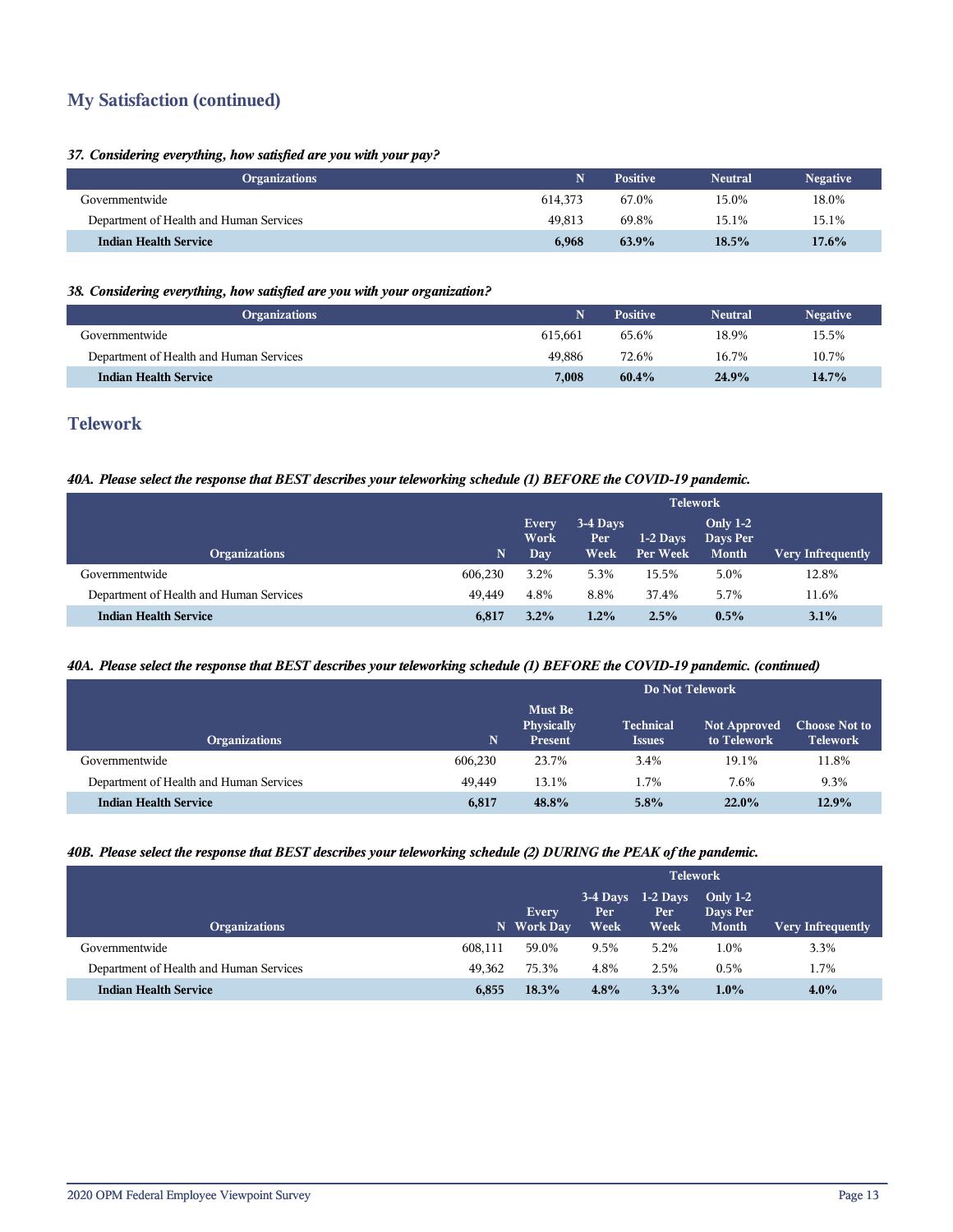# **Telework (continued)**

## *40B. Please select the response that BEST describes your teleworking schedule (2) DURING the PEAK of the pandemic. (continued)*

|                                         |         | Do Not Telework                                |                                                 |                                    |                                         |  |  |
|-----------------------------------------|---------|------------------------------------------------|-------------------------------------------------|------------------------------------|-----------------------------------------|--|--|
| <b>Organizations</b>                    | N       | <b>Must Be</b><br>Physically<br><b>Present</b> | <b>Technical</b><br><i><u><b>Issues</b></u></i> | <b>Not Approved</b><br>to Telework | <b>Choose Not to</b><br><b>Telework</b> |  |  |
| Governmentwide                          | 608,111 | 16.0%                                          | l.6%                                            | 2.2%                               | 2.2%                                    |  |  |
| Department of Health and Human Services | 49.362  | 9.7%                                           | 1.3%                                            | 2.2%                               | 2.0%                                    |  |  |
| <b>Indian Health Service</b>            | 6,855   | $43.6\%$                                       | $5.9\%$                                         | $10.6\%$                           | 8.6%                                    |  |  |

## *40C. Please select the response that BEST describes your teleworking schedule (3) AS OF the date you responded to this survey.*

| <b>Organizations</b>                    |         | Every<br>N Work Day Per Week | 3-4 Days | $1-2$ Days<br>Per<br>Week | Only $1-2$<br>Days Per<br><b>Month</b> | <b>Very Infrequently</b> |
|-----------------------------------------|---------|------------------------------|----------|---------------------------|----------------------------------------|--------------------------|
| Governmentwide                          | 604.562 | 47.3%                        | 11.6%    | 8.0%                      | 1.7%                                   | 3.9%                     |
| Department of Health and Human Services | 49.303  | 69.8%                        | 7.3%     | 4.1%                      | 0.8%                                   | 1.8%                     |
| <b>Indian Health Service</b>            | 6,783   | $15.6\%$                     | 4.4%     | $3.4\%$                   | $1.0\%$                                | 3.3%                     |

#### *40C. Please select the response that BEST describes your teleworking schedule (3) AS OF the date you responded to this survey. (continued)*

|                                         |         | Do Not Telework                         |                                   |                                    |                                         |  |
|-----------------------------------------|---------|-----------------------------------------|-----------------------------------|------------------------------------|-----------------------------------------|--|
| <b>Organizations</b>                    | N       | Must Be<br><b>Physically</b><br>Present | <b>Technical</b><br><b>Issues</b> | <b>Not Approved</b><br>to Telework | <b>Choose Not to</b><br><b>Telework</b> |  |
| Governmentwide                          | 604,562 | 18.3%                                   | 1.7%                              | 3.9%                               | 3.5%                                    |  |
| Department of Health and Human Services | 49.303  | 10.3%                                   | 1.3%                              | 2.2%                               | 2.4%                                    |  |
| <b>Indian Health Service</b>            | 6,783   | 45.5%                                   | 5.7%                              | $11.0\%$                           | $10.0\%$                                |  |

# **Work-Life**

#### *58. How satisfied are you with the Telework program in your agency?*

| <b>Organizations</b>                    |         | <b>Positive</b> | <b>Neutral</b> | <b>Negative</b> | <b>Choose Not to</b><br>Participate<br>(N) | <b>Not</b><br><b>Available to</b><br>Me<br>(N) | Unaware of<br>Program<br>(N) |
|-----------------------------------------|---------|-----------------|----------------|-----------------|--------------------------------------------|------------------------------------------------|------------------------------|
| Governmentwide                          | 512.728 | 78.4%           | 11.5%          | 10.1%           | 9,996                                      | 70,318                                         | 5,155                        |
| Department of Health and Human Services | 44.721  | 87.7%           | 7.1%           | 5.2%            | 678                                        | 3.281                                          | 319                          |
| <b>Indian Health Service</b>            | 3,309   | 60.8%           | 25.6%          | $13.6\%$        | 396                                        | 2,764                                          | 267                          |

#### *59. Which of the following Work-Life programs have you participated in or used at your agency within the last 12 months? (Mark all that apply)*

| <b>Organizations</b>                    | N       | <b>Alternative</b><br>Work<br><b>Schedules</b> | <b>Health and</b><br><b>Wellness</b><br><b>Programs</b> | Employee<br><b>Assistance</b><br>Program - EAP | <b>Child Care</b><br><b>Programs</b> | Elder Care<br><b>Programs</b> | <b>None</b><br><b>Listed</b> |
|-----------------------------------------|---------|------------------------------------------------|---------------------------------------------------------|------------------------------------------------|--------------------------------------|-------------------------------|------------------------------|
| Governmentwide                          | 594.723 | 48.8%                                          | 18.9%                                                   | 5.6%                                           | 2.8%                                 | 0.5%                          | 41.6%                        |
| Department of Health and Human Services | 48.694  | 40.9%                                          | 30.4%                                                   | 7.1%                                           | 3.5%                                 | 1.2%                          | 40.3%                        |
| <b>Indian Health Service</b>            | 6,700   | 26.8%                                          | 29.5%                                                   | $5.3\%$                                        | $0.8\%$                              | $0.5\%$                       | 52.0%                        |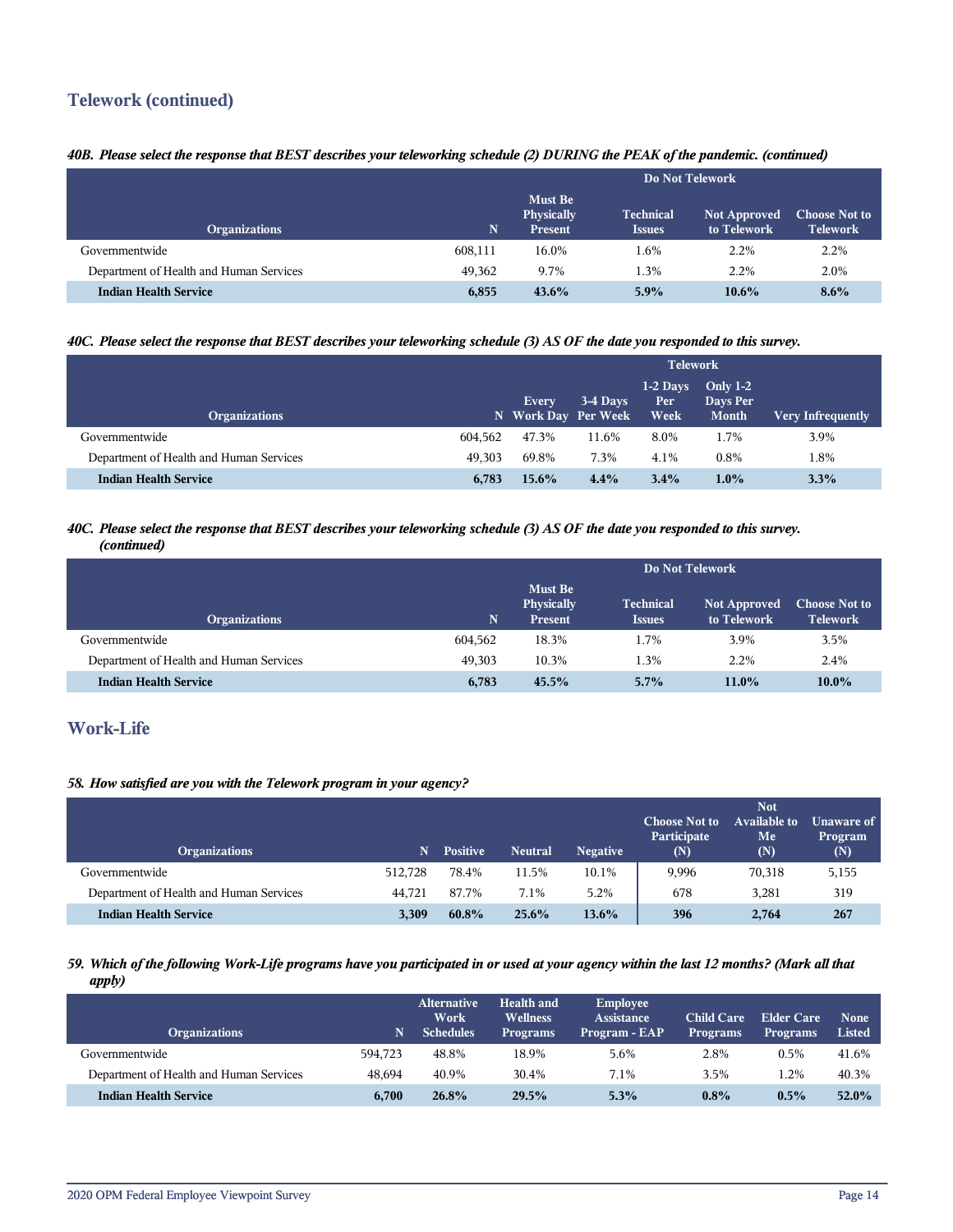# **Work-Life (continued)**

*60. How satisfied are you with the following Work-Life programs in your agency? Alternative Work Schedules (for example, compressed work schedule, flexible work schedule)*

| <b>Organizations</b>                    | N       | <b>Positive</b> | <b>Neutral</b> | <b>Negative</b> | <b>Choose Not to</b><br>Participate<br>(N) | <b>Not</b><br><b>Available to</b><br>Me<br>(N) | Unaware of<br><b>Programs</b><br>(N) |
|-----------------------------------------|---------|-----------------|----------------|-----------------|--------------------------------------------|------------------------------------------------|--------------------------------------|
| Governmentwide                          | 420.768 | 82.5%           | 12.1%          | 5.4%            | 92,389                                     | 67,807                                         | 14,558                               |
| Department of Health and Human Services | 30.784  | 83.8%           | 12.1%          | 4.1%            | 11.534                                     | 5,095                                          | 1,326                                |
| <b>Indian Health Service</b>            | 3.562   | $63.6\%$        | 25.6%          | $10.8\%$        | 608                                        | 2,066                                          | 468                                  |

#### *61. How satisfied are you with the following Work-Life programs in your agency? Health and Wellness Programs (for example, onsite exercise, flu vaccination, medical screening, CPR training, health and wellness fair)*

| <b>Organizations</b>                    | N       | <b>Positive</b> | <b>Neutral</b> | <b>Negative</b> | <b>Choose Not to</b><br>Participate<br>$(\mathbf{N})$ | <b>Not</b><br><b>Available to</b><br>Me<br>(N) | Unaware of<br><b>Programs</b><br>(N) |
|-----------------------------------------|---------|-----------------|----------------|-----------------|-------------------------------------------------------|------------------------------------------------|--------------------------------------|
| Governmentwide                          | 366.652 | 63.8%           | 27.1%          | 9.1%            | 125.421                                               | 54,613                                         | 44,877                               |
| Department of Health and Human Services | 35.765  | 80.4%           | 16.1%          | 3.4%            | 9.437                                                 | 1,684                                          | 1,539                                |
| <b>Indian Health Service</b>            | 5.399   | 68.3%           | $25.0\%$       | $6.7\%$         | 399                                                   | 500                                            | 359                                  |

#### *62. How satisfied are you with the following Work-Life programs in your agency? Employee Assistance Program - EAP (for example, short-term counseling, referral services, legal services, education services)*

| <b>Organizations</b>                    | N       | <b>Positive</b> | <b>Neutral</b> | <b>Negative</b> | <b>Choose Not to</b><br>Participate<br>(N) | <b>Not</b><br><b>Available to</b><br>Me<br>(N) | Unaware of<br><b>Programs</b><br>(N) |
|-----------------------------------------|---------|-----------------|----------------|-----------------|--------------------------------------------|------------------------------------------------|--------------------------------------|
| Governmentwide                          | 270.883 | 51.1%           | 42.7%          | 6.3%            | 266,695                                    | 13,796                                         | 42,632                               |
| Department of Health and Human Services | 21,027  | 58.5%           | 36.6%          | 4.9%            | 23.962                                     | 711                                            | 2,846                                |
| <b>Indian Health Service</b>            | 3.645   | 45.2%           | 47.7%          | 7.1%            | 2.004                                      | 346                                            | 708                                  |

#### *63. How satisfied are you with the following Work-Life programs in your agency? Child Care Programs (for example, child care center, parenting classes and support groups, back-up care, subsidy, flexible spending account)*

| <b>Organizations</b>                    | N       | <b>Positive</b> | <b>Neutral</b> | <b>Negative</b> | <b>Choose Not to</b><br>Participate<br>(N) | <b>Not</b><br>Available to<br>Me<br>(N) | Unaware of<br><b>Programs</b><br>(N) |
|-----------------------------------------|---------|-----------------|----------------|-----------------|--------------------------------------------|-----------------------------------------|--------------------------------------|
| Governmentwide                          | 174.140 | 36.9%           | 55.6%          | 7.5%            | 300,375                                    | 55,448                                  | 63,609                               |
| Department of Health and Human Services | 13.821  | 46.2%           | 47.8%          | 5.9%            | 27.328                                     | 3,402                                   | 3,934                                |
| <b>Indian Health Service</b>            | 2,057   | 28.1%           | 61.8%          | $10.1\%$        | 1.813                                      | 1,430                                   | 1,396                                |

#### *64. How satisfied are you with the following Work-Life programs in your agency? Elder Care Programs (for example, elder/adult care, support groups, resources)*

| <b>Organizations</b>                    | 'N.     | <b>Positive</b> | <b>Neutral</b> | <b>Negative</b> | <b>Choose Not to</b><br>Participate<br>(N) | <b>Not</b><br><b>Available to</b><br>Me<br>(N) | Unaware of<br><b>Programs</b><br>(N) |
|-----------------------------------------|---------|-----------------|----------------|-----------------|--------------------------------------------|------------------------------------------------|--------------------------------------|
| Governmentwide                          | 140.850 | 28.5%           | 66.2%          | 5.3%            | 298.503                                    | 49,768                                         | 101,189                              |
| Department of Health and Human Services | 11.116  | 38.8%           | 57.2%          | 4.0%            | 27.995                                     | 2,909                                          | 6,319                                |
| <b>Indian Health Service</b>            | 1,956   | 26.6%           | 64.6%          | 8.8%            | 1,761                                      | 1,290                                          | 1,659                                |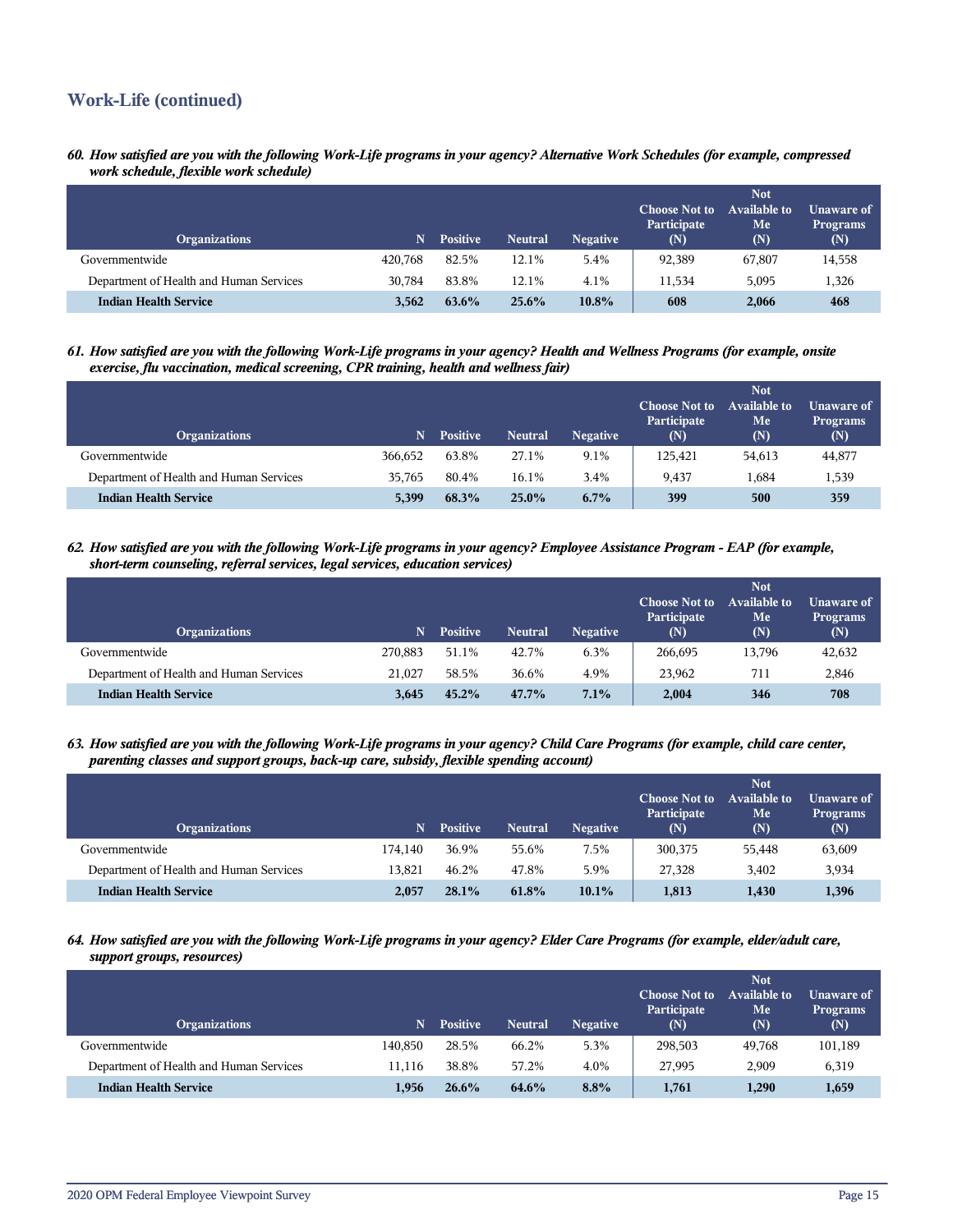# **My Employment Demographics**

#### *Where do you work?*

| <b>Response</b>                                    |       |  |  |  |  |
|----------------------------------------------------|-------|--|--|--|--|
| Headquarters                                       | 7.7%  |  |  |  |  |
| Field                                              | 84.7% |  |  |  |  |
| Full-time telework (e.g., home office, telecenter) | 7.7%  |  |  |  |  |

## *What is your supervisory status?*

| <b>Response</b> |       |  |  |
|-----------------|-------|--|--|
| Senior Leader   | 2.3%  |  |  |
| Manager         | 5.5%  |  |  |
| Supervisor      | 14.9% |  |  |
| Team Leader     | 9.8%  |  |  |
| Non-Supervisor  | 67.5% |  |  |
|                 |       |  |  |

## *What is your pay category/grade?*

| <b>Response</b>                                      |         |  |  |  |  |
|------------------------------------------------------|---------|--|--|--|--|
| Federal Wage System                                  | 4.6%    |  |  |  |  |
| GS 1-6                                               | 25.5%   |  |  |  |  |
| GS 7-12                                              | 48.2%   |  |  |  |  |
| GS 13-15                                             | 14.5%   |  |  |  |  |
| Senior Executive Service                             | 0.4%    |  |  |  |  |
| Senior Level (SL) or Scientific or Professional (ST) | $0.1\%$ |  |  |  |  |
| Other                                                | 6.7%    |  |  |  |  |

## *What is your US military service status?*

| <b>Response</b>                         |         |  |  |
|-----------------------------------------|---------|--|--|
| No Prior Military Service               | 88.7%   |  |  |
| Currently in National Guard or Reserves | $0.6\%$ |  |  |
| Retired                                 | 1.9%    |  |  |
| Separated or Discharged                 | 8.8%    |  |  |

Note: Percentages for demographic questions are unweighted.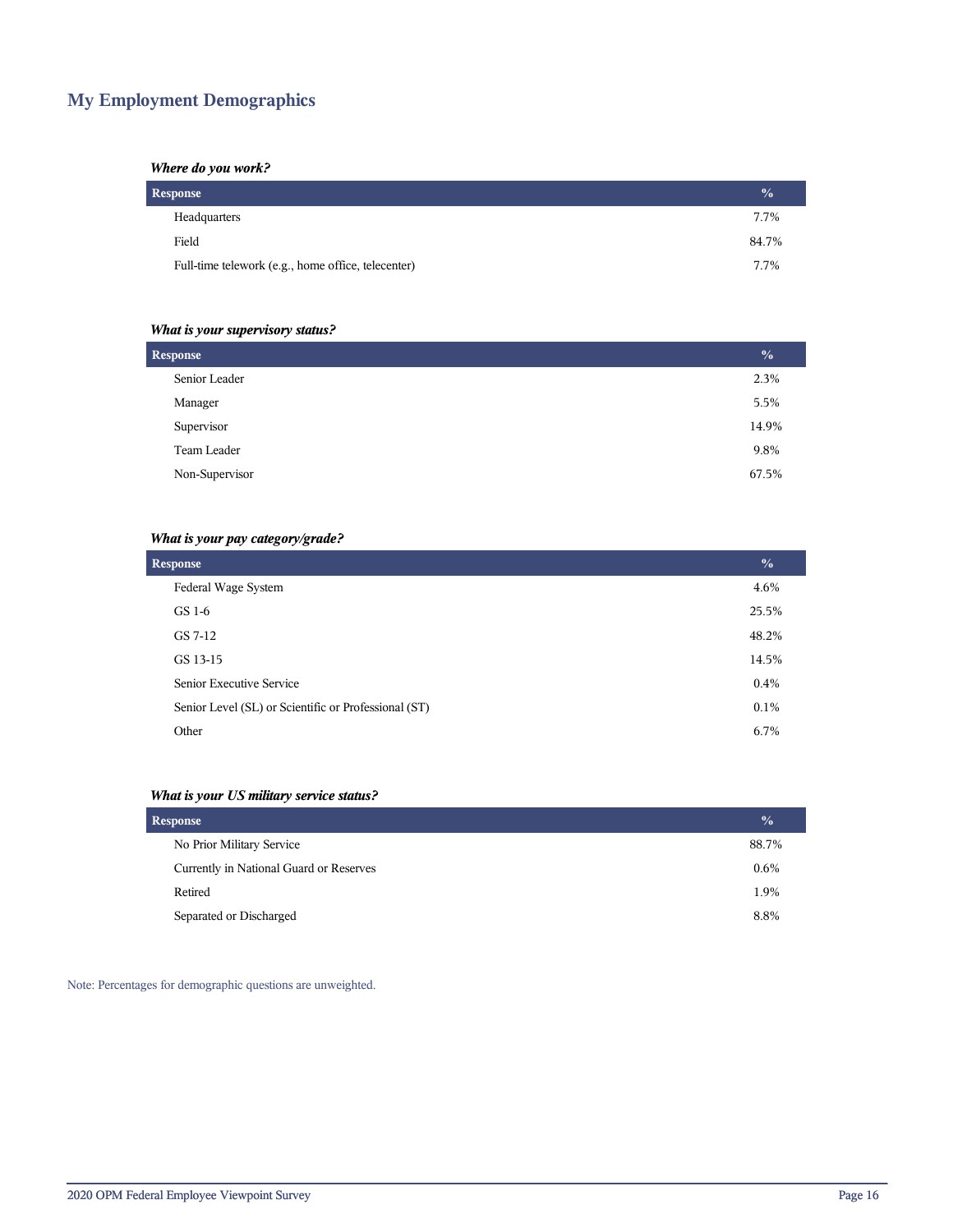# **My Employment Demographics (continued)**

#### *Are you:*

| <b>Response</b>                                                                                                                              | $\frac{0}{0}$ |
|----------------------------------------------------------------------------------------------------------------------------------------------|---------------|
| The spouse of a current active duty service member of the U.S. Armed Forces                                                                  | $0.6\%$       |
| The spouse of a service member who retired or separated from active duty in the U.S. Armed Forces with a<br>disability rating of 100 percent | 1.4%          |
| The widow(er) of a service member killed while on active duty in the U.S. Armed Forces                                                       | $0.0\%$       |
| None of the categories listed                                                                                                                | 98.0%         |

#### *Have you been hired under the Military Spouse Non-Competitive Hiring Authority?*

| Response |                                                                                                                 |  |       |  |   | $\frac{0}{0}$ |
|----------|-----------------------------------------------------------------------------------------------------------------|--|-------|--|---|---------------|
| Yes      |                                                                                                                 |  |       |  |   | 3.0%          |
| No       |                                                                                                                 |  |       |  |   | 97.0%         |
|          | the contract of the contract of the contract of the contract of the contract of the contract of the contract of |  | $  -$ |  | . |               |

*Note: If the response to the previous question on if you are a military spouse was "None of the categories listed," this item was skipped.*

#### *How long have you been with the Federal Government (excluding military service)?*

| <b>Response</b>    |       |
|--------------------|-------|
| Less than 1 year   | 0.5%  |
| 1 to 3 years       | 16.8% |
| 4 to 5 years       | 11.2% |
| 6 to 10 years      | 18.5% |
| 11 to 14 years     | 13.7% |
| 15 to 20 years     | 15.6% |
| More than 20 years | 23.8% |

#### *How long have you been with your current agency (for example, Department of Justice, Environmental Protection Agency)?*

| <b>Response</b>    |       |
|--------------------|-------|
| Less than 1 year   | 1.6%  |
| 1 to 3 years       | 22.0% |
| 4 to 5 years       | 13.4% |
| 6 to 10 years      | 18.1% |
| 11 to 14 years     | 12.6% |
| 15 to 20 years     | 13.4% |
| More than 20 years | 18.8% |

Note: Percentages for demographic questions are unweighted.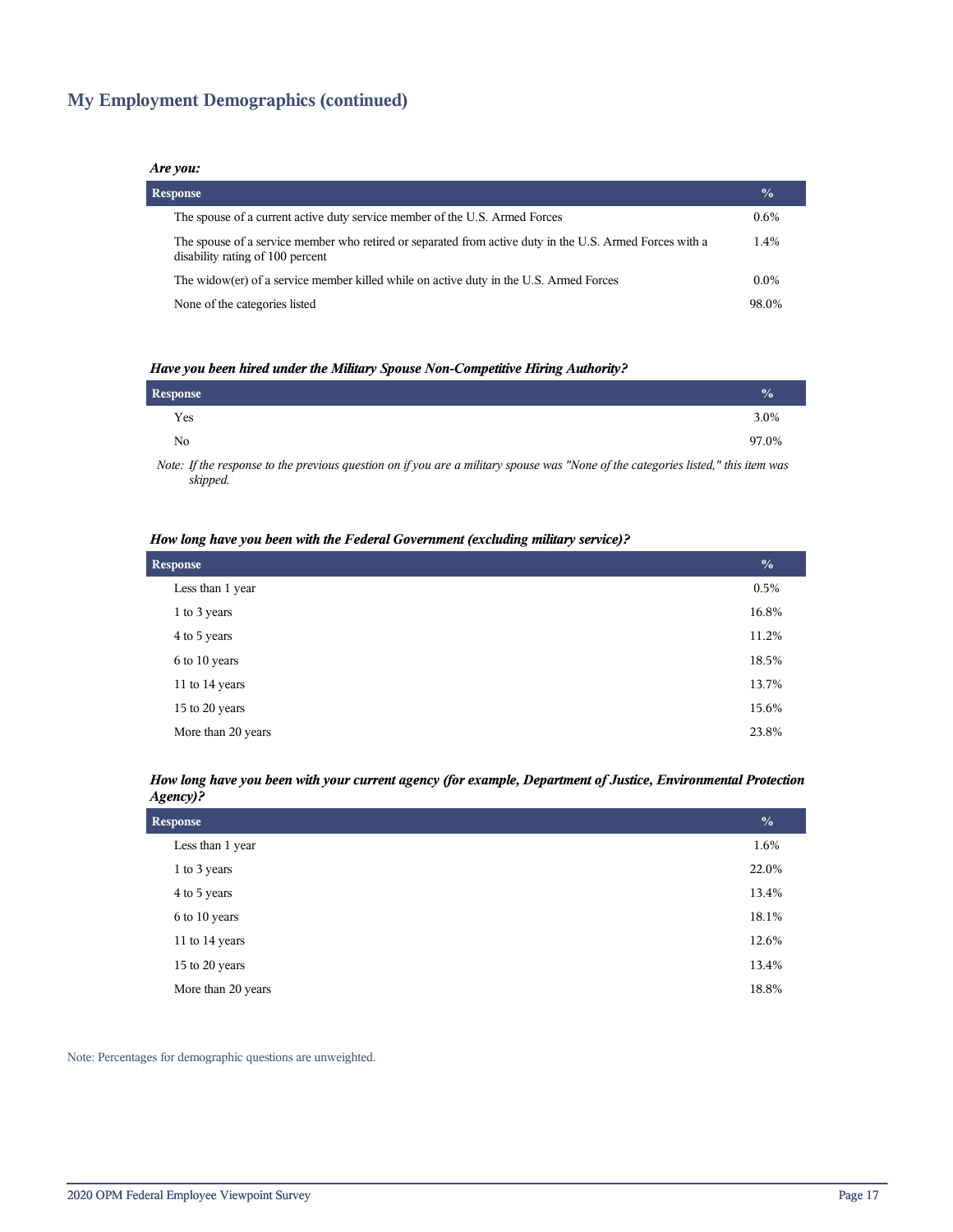# **My Employment Demographics (continued)**

#### *Are you considering leaving your organization within the next year, and if so, why?*

| <b>Response</b>                                         | <b>Before the</b><br>COVID-19<br>pandemic<br>$\frac{0}{0}$ | Today<br>$\frac{0}{0}$ |
|---------------------------------------------------------|------------------------------------------------------------|------------------------|
| No.                                                     | 77.5%                                                      | 70.5%                  |
| Yes, to retire                                          | 6.3%                                                       | 6.3%                   |
| Yes, to take another job within the Federal Government  | 10.7%                                                      | 13.6%                  |
| Yes, to take another job outside the Federal Government | 2.1%                                                       | 3.6%                   |
| Yes, other                                              | 3.2%                                                       | 5.9%                   |

#### *Has your intention to leave your organization within the next year changed because of the COVID-19 pandemic?*

| <b>Response</b> | $\frac{0}{0}$ |
|-----------------|---------------|
| Yes             | 34.5%         |
| No.             | 65.5%         |

*Note: If the response to your considering leaving your organization did not differ between "Before the COVID-19 Pandemic" and "Today," this item was skipped.*

#### *I am planning to retire:*

| <b>Response</b>   | <b>Before the</b><br>COVID-19<br>pandemic<br>$\frac{0}{0}$ | <b>Today</b><br>$\frac{0}{0}$ |
|-------------------|------------------------------------------------------------|-------------------------------|
| Less than 1 year  | 2.4%                                                       | 3.5%                          |
| 1 year            | 2.7%                                                       | 3.4%                          |
| 2 years           | 4.9%                                                       | 5.1%                          |
| 3 years           | 5.1%                                                       | 4.7%                          |
| 4 years           | 3.5%                                                       | 3.1%                          |
| 5 years           | 6.4%                                                       | 6.2%                          |
| More than 5 years | 74.8%                                                      | 74.0%                         |
|                   |                                                            |                               |

#### *Has your retirement plan changed because of the COVID-19 pandemic?*

| <b>Response</b> |  |  |  |                                                                                                                      |  | $\frac{0}{0}$ |
|-----------------|--|--|--|----------------------------------------------------------------------------------------------------------------------|--|---------------|
| Yes             |  |  |  |                                                                                                                      |  | 32.5%         |
| N <sub>0</sub>  |  |  |  |                                                                                                                      |  | 67.5%         |
| .               |  |  |  | التناسية المستواد والمستحقق والمستحدث والمتحدث والمستحدث والمستحدث والمستحدث والمستحدث والمستحدث والمستحدث والمستحدث |  |               |

*Note: If the response to your retirement plans did not differ between "Before the COVID-19 Pandemic" and "Today," this item was skipped.*

Note: Percentages for demographic questions are unweighted.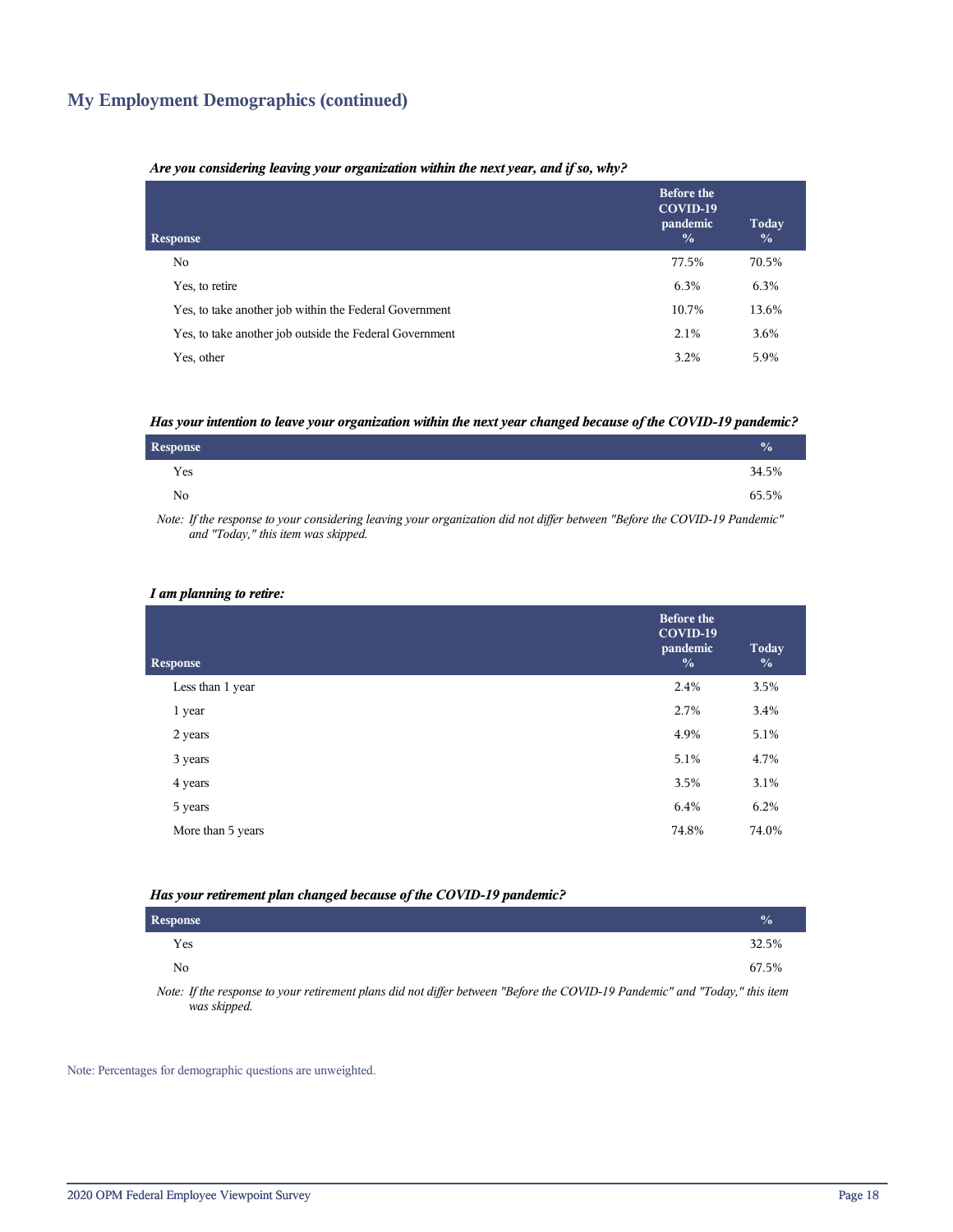## **My Personal Demographics**

| Are you of Hispanic, Latino, or Spanish origin? |  |  |  |
|-------------------------------------------------|--|--|--|
|                                                 |  |  |  |

| Response | $\frac{0}{0}$ |
|----------|---------------|
| Yes      | 5.2%          |
| No       | 94.8%         |

#### *Please select the racial category or categories with which you most closely identify.*

| <b>Response</b>                  | $\frac{0}{0}$ |
|----------------------------------|---------------|
| White                            | 23.2%         |
| <b>Black or African American</b> | 1.4%          |
| All other races                  | 75.3%         |
|                                  |               |

## *What is your age group?*

| <b>Response</b>    | $\frac{0}{0}$ |
|--------------------|---------------|
| 29 years and under | 4.8%          |
| 30-39 years old    | 19.9%         |
| 40-49 years old    | 27.2%         |
| 50-59 years old    | 30.5%         |
| 60 years or older  | 17.6%         |

#### *What is the highest degree or level of education you have completed?*

| <b>Response</b>                                 |       |  |
|-------------------------------------------------|-------|--|
| Less than High School/ High School Diploma/ GED | 7.5%  |  |
| Certification/Some College/Associate's Degree   | 43.6% |  |
| Bachelor's Degree                               | 20.3% |  |
| Advanced Degrees (Post Bachelor's Degree)       | 28.5% |  |

Note: Percentages for demographic questions are unweighted. For confidentiality reasons, percentages for the 'My Personal Demographics' questions may be suppressed. Any suppressed percentages are noted.